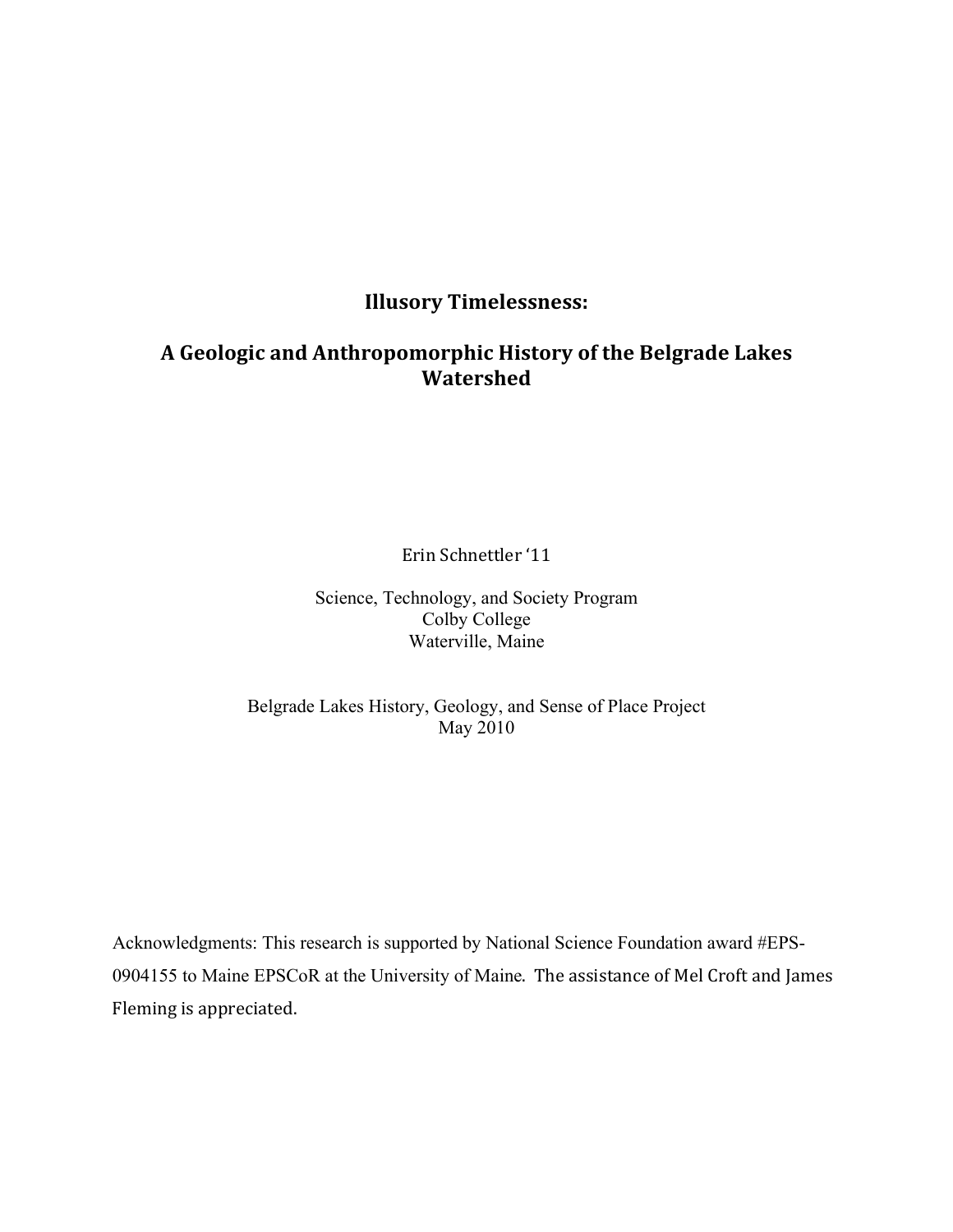## **Introduction!**

%%%%%%%%%%%%%%%%%%%%%%%%%%%%%%%%%%%%%%%%%%%%%%%%%%%%%%%

Generation after generation people have been captivated by the allure of a secluded lakeshore tucked among the pine trees somewhere in a northern forest. To escape the hustle and bustle of urban life, to listen to a pair of loons call each other, to paddle a canoe leisurely around a bay, or to hike up a pine-covered hill are all part of an experience that has been sought by many for decades. In his critically acclaimed play *On Golden Pond*, Ernest Thompson depicted this northern lakeshore lifestyle beautifully through his loveable protagonists, Ethel and Norman Thayer. The Thayers summer in a cottage on the shore of Great Pond in Belgrade, Maine. They epitomize the sentiment that while the people occupying the lakeshore may come and go, the lake, the loons and the pine trees will always remain to welcome them back. In the opening scene of the well-known movie adaptation, Ethel exclaims, "The loons! They're welcoming us back!"

While the Thayers are a fictional couple, Great Pond is a real place - one of a chain of seven lakes in the Belgrade Lakes Watershed in central Maine. All the Belgrade Lakes are surrounded by summer cottages and camps that have been popular destinations since the turn of the century when Maine itself experienced a "second discovery" among the New England elite as a vacation destination.<sup>1</sup> Each year, when summer visitors travel north to central Maine and the Belgrade Lakes Region, they arrive to find the comforting retreat

<sup>&</sup>lt;sup>1</sup> Richard W. Judd. "Reshaping Maine's Landscape: Rural Culture, Tourism and Conservation, 1890-1929." *Journal of Forest History* 32 (Oct. 1988): 183.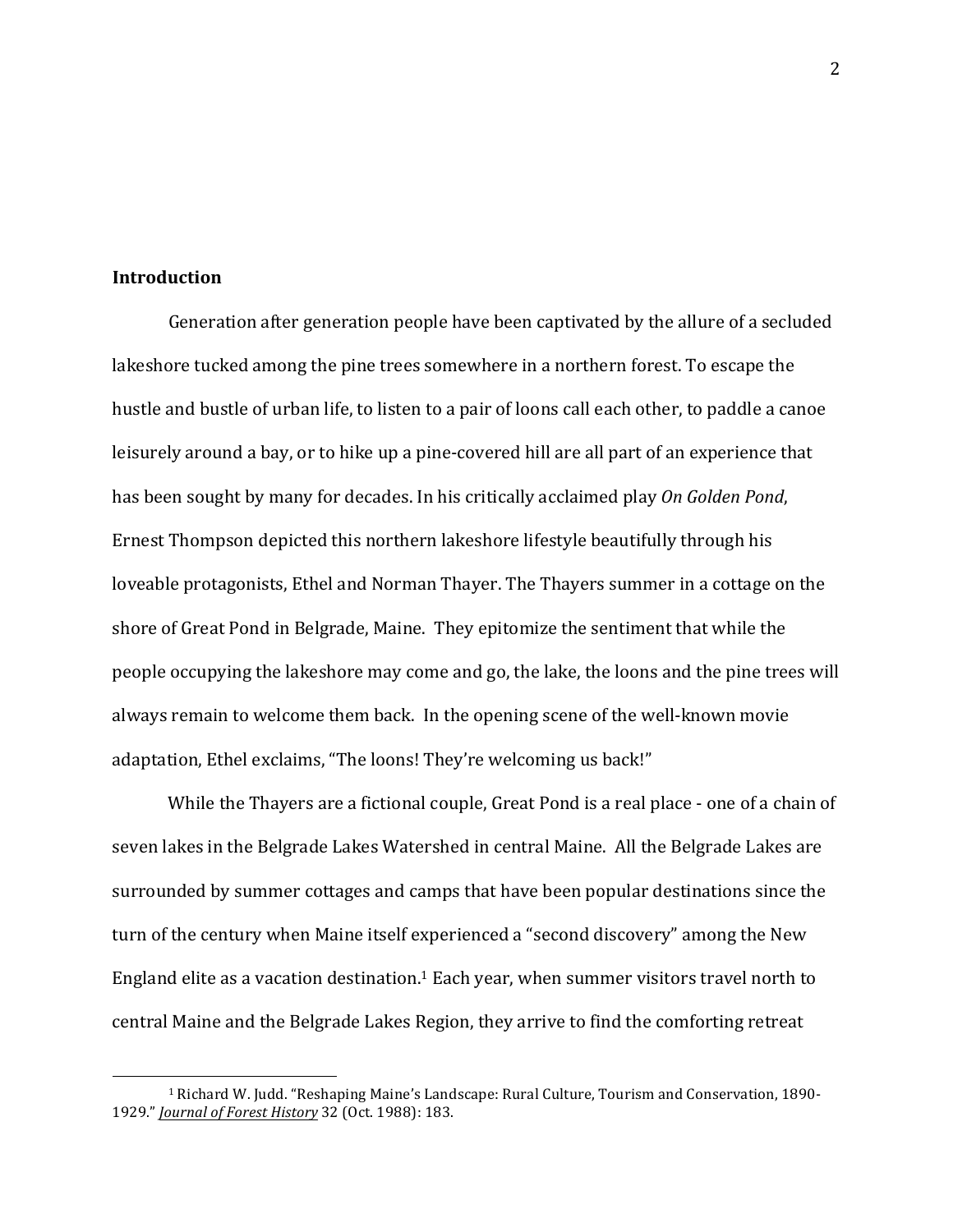they seek seemingly frozen in time. While they may need to sweep pine needles off the porch, change a rusty lock, or replace a broken window, they listen to the same call of the loon, paddle the same canoes, and hike the same trails they remember from the prior summer. The culture of the Belgrade Region seems to be characterized by timelessness.

But this timelessness is, in truth, a convincing illusion. Those who know the area well will argue that, as with any landscape, the Belgrade region is far from unchanging. Through a geologic history spanning millions of years and a human history spanning a fraction of that, the Belgrade Lakes Watershed has undergone dramatic change that is still taking place today. From the radically destructive and constructive effects of the last ice age, to the rapid environmental transformation that human existence has brought, the scenic Belgrade backdrop has been far from static. This paper moves from a broad description of the geologic history of the Belgrade region, to the waxing and waning of the area's diverse flora and fauna, to an overview of the major human impacts on the Belgrade Lakes in the past 400 years. The broad strokes of information given in this paper are meant to illustrate that the Belgrade Lakes landscape, while it remains idyllic and beautiful, is not a given. The lakes have been subject to dramatic change in the past and will continue to evolve at an even faster pace. They will likely be subject to increased environmental stress with increased human presence. However, the strong attachment visitors and residents feel to this unique landscape has led to a sense of pride and an interest in stewardship that may help the region endure the pressures of an ever increasing population.

The Belgrade Lakes Watershed is located in south-central Maine, at the tip of the Northern Appalachian Mountain range. The watershed spans 180 miles and 13 different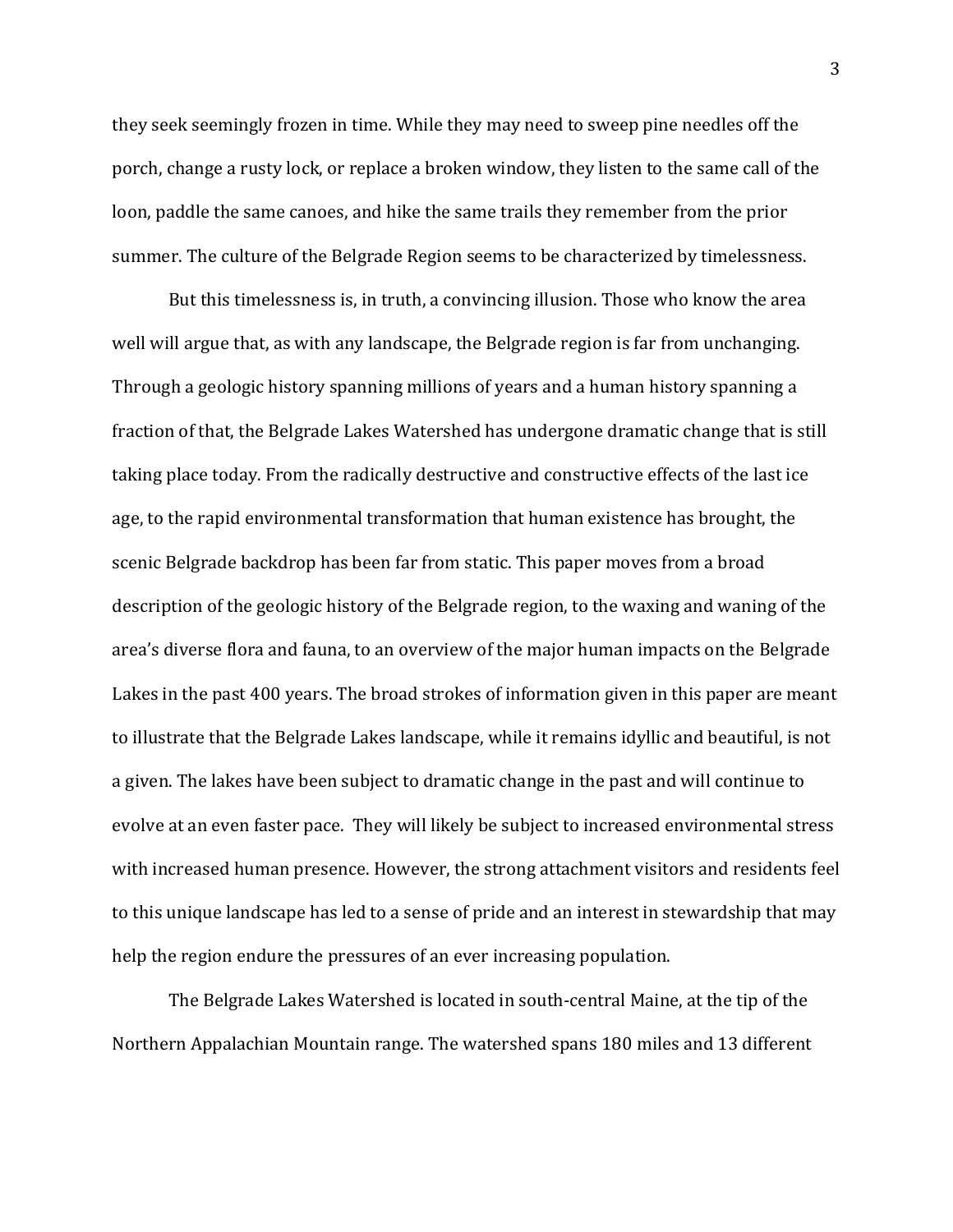towns. It has two primary headwaters.<sup>2</sup> East Pond serves as the first starting point. Water flows from East Pond into the adjacent North Pond, where it then flows south into Great Pond. The second headwater location is McGrath Pond, from which water flows south into Salmon Lake and west into Great Pond. All the water collected in Great Pond is transferred west into the adjacent Long Pond. Long Pond is connected to Messalonskee Lake via the Belgrade Stream that makes a southeastern-bending loop around the rim of the watershed. Finally, the water exits the watershed via the Messalonskee Stream as it joins with the Kennebec River. The Belgrade Lakes Region is also home to the Kennebec Highlands, a mountainous portion of undeveloped forestland. The Kennebec Highlands contain the highest summit in the surrounding Kennebec County-McGaffey Mountain.<sup>3</sup>

#### **Geologic!History!**

%%%%%%%%%%%%%%%%%%%%%%%%%%%%%%%%%%%%%%%%%%%%%%%%%%%%%%%

Often when we attempt to understand a region's history, we reach only as far back as human history can take us, typically to the arrival of early European settlers, or perhaps to the culture of pre-historic peoples. We picture the land prior to human occupation as immobile, unchanging and waiting for humans to arrive. Knowledge of the dynamic and often cataclysmic events that took place on a geologic timescale prior to human arrival can dramatically change our perception of a region. A look at the geological history of the Belgrade Lakes region helps us see that the lakes, streams, mountains, hills, and soils unique to the area are not the timeless features of a unchanging landscape, but are, in fact,

<sup>&</sup>lt;sup>2</sup> "What is a watershed?" BRCA Watershed Protection Program. Belgrade Regional Conservation Alliance. Web. Accessed 26 April 2010. http://www.belgradelakes.org/watershed-definition.html

 $3$  "Kennebec Highlands Interim Management Plan." Maine Department of Conservation: Bureau of Parks and Lands. August 2007. P. 2.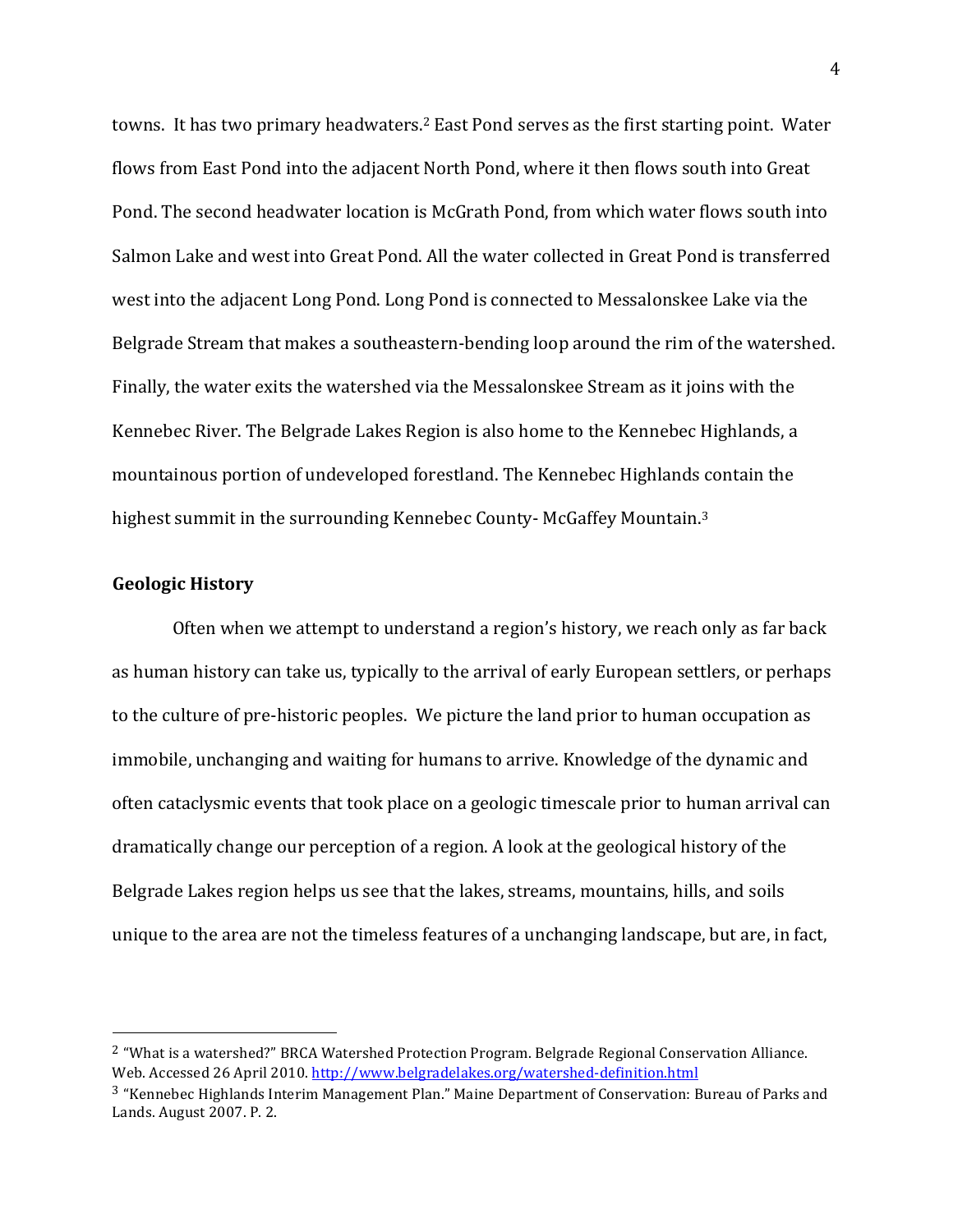battle-weary remnants of millions of years of intense construction, destruction and alteration by the Earth's geologic forces.

#### *Bedrock!History*

%%%%%%%%%%%%%%%%%%%%%%%%%%%%%%%%%%%%%%%%%%%%%%%%%%%%%%%

Before we zoom in on the Belgrade Lakes Watershed itself, which, covering 180 square miles, is a relatively miniscule portion of the planet, let us take a crash course in how the Earth's landmasses were created. By most estimates, the Earth itself is around 4.54 billion years old.<sup>4</sup> Much like a snowball increasing its size as it rolls down a hill, in the early solar system the Earth gradually gained mass as space rocks and meteorites became incorporated into a growing ball of molten rock. Gradually, the massive sphere that is now called Earth started to cool. This cooling hardened the surface rock known as the crust while maintaining a molten rock core with a layer in between known as the mantle. The liquid core is the reason that our landmasses are not static, but are constantly growing and shrinking. The Earth's crust consists of a series of plates that fit together like a jigsaw puzzle, and along the borders of the puzzle pieces are ridges through which magma from the molten mantle continuously emerges. While these ridges are producing fresh portions of crust, older portions of crust are being pushed back down towards the Earth's center in oceanic trenches, through a process known as subduction.<sup>5</sup>

<sup>&</sup>lt;sup>4</sup> "Geologic Time, The Age of the Earth." U.S. Geologic Survey. 9 July 2009. Web. 30 March 2010. http://pubs.usgs.gov/gip/geotime/age.html

<sup>&</sup>lt;sup>5</sup> "Plate Tectonics." U.S. Geologic Survey. 13 January 2009. Web. 30 March 2010. http://geomaps.wr.usgs.gov/parks/pltec/index.html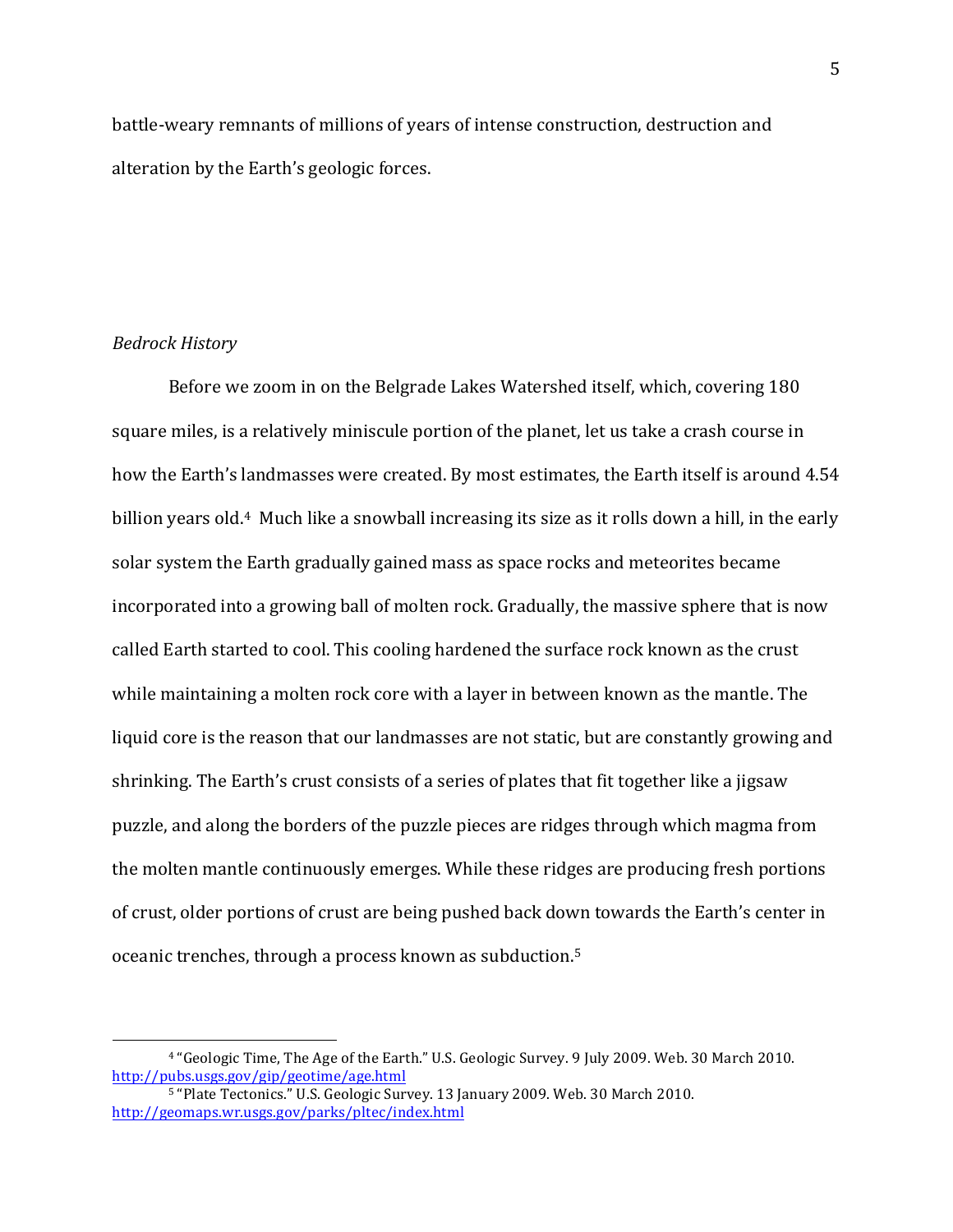This constant movement of the Earth's crust, known as plate tectonics, is the process that assembled the underlying bedrock of the Belgrade Region. 6 About 500 million years ago, a precursor to the North American continent had formed. This continent, known as Laurentia, was adjacent to an ancestor of the Atlantic Ocean, Iapetus, which contained a number of smaller micro continents.<sup>7</sup> In the Silurian Era, about 420 million years ago, one of these micro continents, Avalon, began to approach, closing the ocean and pushing sediments and volcanic deposits onto the Laurentian plate. About 400 million years ago, Avalon and Laurentia collided. The immense forces generated by the collision catalyzed a major mountain building event, resulting in the Northern Appalachian Mountains.<sup>8</sup> Simultaneously, the bed of the Iapetus Ocean, consisting of sediments layered on top of rock salt deposits, was pushed nine miles underneath the North American plate.  $9$  At this depth, the accumulation of heat from frictional sliding and the underlying mantle caused the lower crust of the Iapetus plate to start to melt and form pools of magma. The more buoyant magma then migrated upward before cooling into granite. Much of the bedrock in Belgrade is this kind of metamorphosed sedimentary rock—formed originally as sedimentary rocks in the ancient Iapetus ocean, but over time subjected to intense heat and immense pressure that altered its original composition. At the highest degree of metamorphism, the minerals in the metamorphic rock are completely different from the

<sup>&</sup>lt;sup>6</sup>Carol T. Hildreth. Surficial Geology of the Belgrade 7.5-Minute Quadrangle, Kennebec County, Maine. Department of Maine: Maine Geological Survey. 2004. P.2

<sup>&</sup>lt;sup>7</sup> Robert G. Marvinney. A Summary of the Geologic History of Maine. Department of Conservation. Maine Geological Survey: Augusta, Maine. 2002.

<sup>8</sup> Dwight C. Bradley, Robert D. Tucker, Daniel R. Lux, Anita G. Harris, and D. Colin McGregor, "Migration of the Acadian Orogen and Foreland Basin Across the Northern Appalachians of Maine and Adjacent Areas," U.S. Geological Survey Professional Paper 1624 (2000) at http://pubs.usgs.gov/pp/pp1624/

<sup>&</sup>lt;sup>9</sup>Robert G. Marvinney., P.H. Osberg., A.M. Hussey., G.M. Boone. 2002.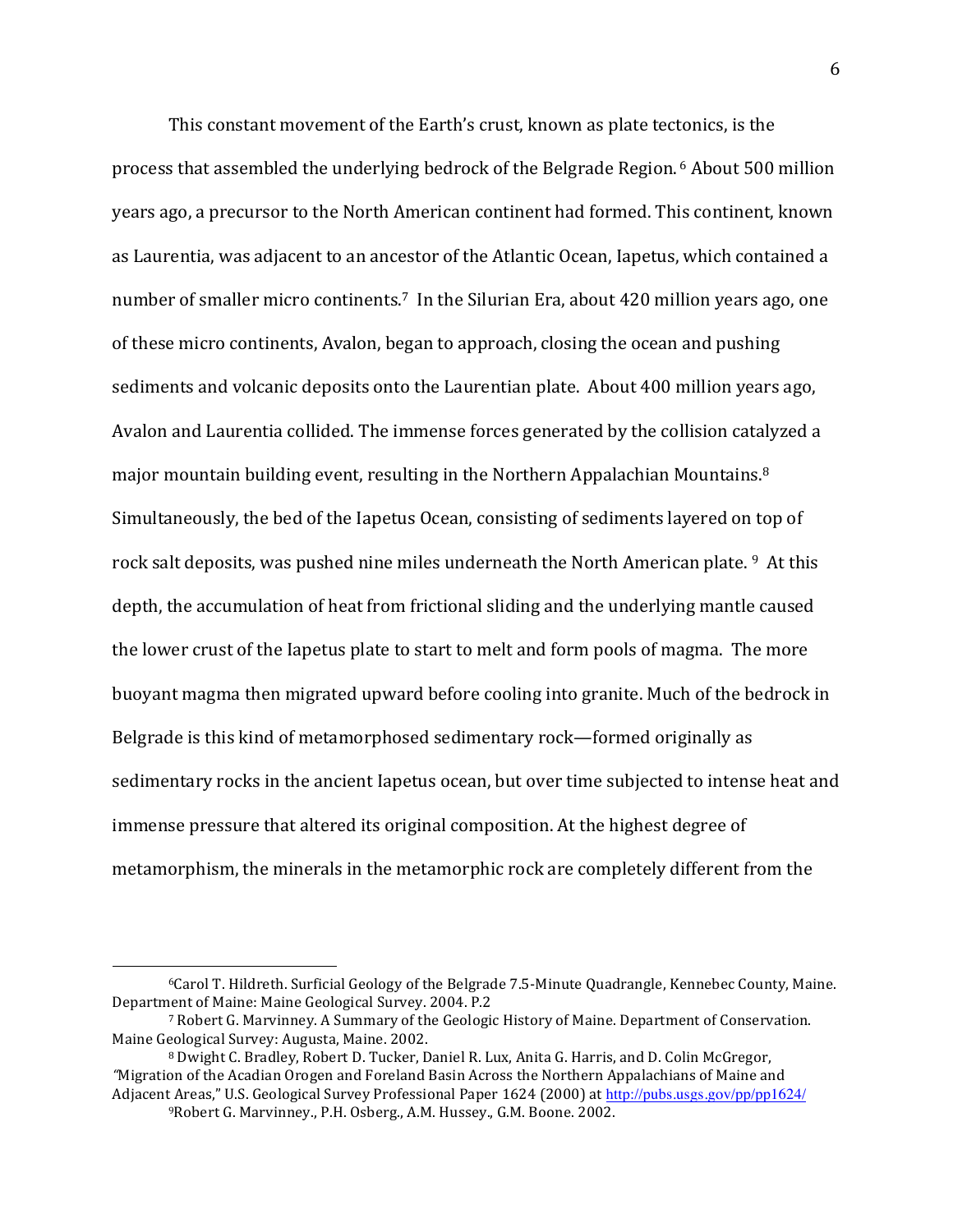minerals in the original non-metamorphic rock.<sup>10</sup> In addition to undergoing metamorphosis itself, the granite intrusion of the Northern Appalachian mountain building event forced it way into the higher layers of crust. The accompanying heat metamorphosed the surrounding rocks of the region as well.

Like underground tea kettles reaching boiling point, the volatile magma chambers formed from the subducted crust of Avalon were also subject to extreme pressure, leading to volcanic activity all throughout Maine and North America.  $11$  Formed by a continental collision and massive amounts of volcanic activity, the Appalachians were an impressive range of mountains in this era. While we can only speculate at their exact height, it is thought that the modern Rocky Mountains, their geologically younger sibling, provide a good picture of the original Appalachian Mountains.

For the next 100 million years, these mountains experienced both erosion and additional uplift through subsequent plate collisions. By about 300 million years ago, all the Earth's crustal plates had combined into one super continent, Pangea. Continual uplift brought more deep, metamorphosed rocks toward the surface of what would become the Belgrade Lakes Region.

Between 240 and 66 million years ago—in the age of the great reptiles—Pangea broke up. A continent, which is now Europe and Africa, drifted away, opening the modern Atlantic Ocean and leading to further faulting and fracturing of the North American bedrock. The combined effect of all these ancient forces created the bedrock in the

<sup>&</sup>lt;sup>10</sup> Thomas K. Weedle. "Primary Sediment Structures in Some Metamorphic Rocks." Maine Geological Survey. Department of Conservation. 13 November 2006. Web. 24 March 2010. http://www.maine.gov/doc/nrimc/mgs/explore/bedrock/facts/nov06.htm

<sup>&</sup>lt;sup>11</sup> Robert G. Marvinney. "Bedrock Geologic History of Maine," Maine Geological Survey http://www.maine.gov/doc/nrimc/mgs/explore/bedrock/facts/geol-hist.htm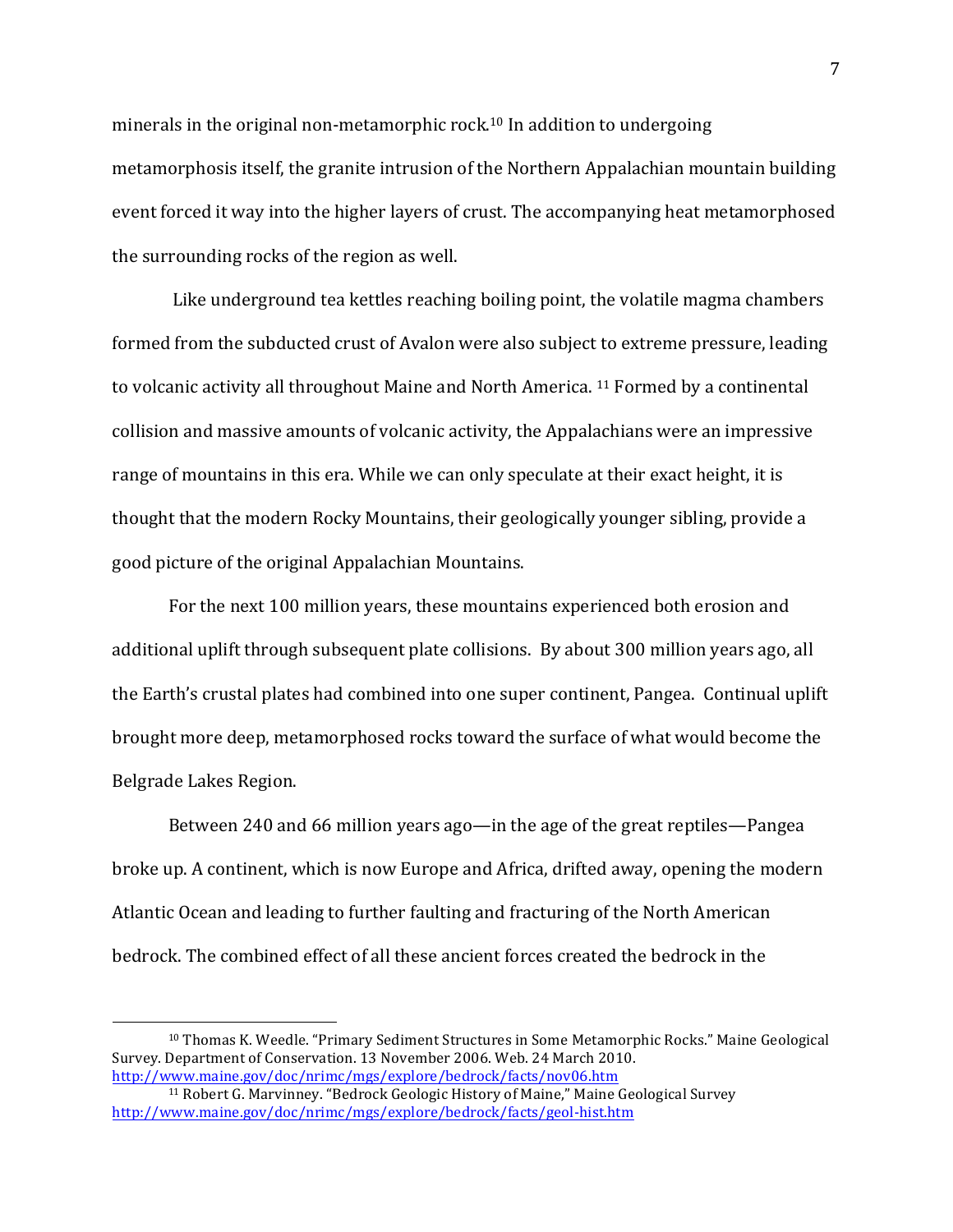Belgrade Lakes region, which consists largely of metamorphosed sedimentary rock, igneous rock such as granite (Figure 1) and, in formal geological terminology, "vertical, tightly isoclinal-folded, north-northeast-trending, high-grade metasedimentary rocks."<sup>12</sup> These metasedimentary rocks were produced when sedimentary rocks such as limestone or sandstone were folded together from continuous tectonic plate pressure to produce cross sections of rock that appear as if highly flexible ribbons of rock have been squeezed together. Figure 2 shows a portion of isoclinal-folded metasedimentary rocks found near the Blue Rock Quarry on I-95 at the Sidney Exit in Augusta, Maine.

#### *Glacial!History*

Over millions of years, the once impressive Northern Appalachian Mountains slowly eroded and shrank. It was the work of multiple ice ages and a series of massive glaciers that finally shaped the Belgrade Lakes landscape into the broad contours we see today. The cycle of massive ice sheets advancing forward and receding backward began in earnest three million years ago during the Pleistocene Epoch. During this series of  $4$  or 5 Glacial and Interglacial periods, up to 30% of the Earth's surface was ice.<sup>13</sup> Over eons, continuous erosion and friction caused by the ice sheets wore down the sharp, jagged peaks of the Appalachians to the more rounded mountains they are today. By the time the last glaciation began, the Appalachian Mountains in the Maine region looked similar to the modern southern Appalachians today.<sup>14</sup> During this cycle, Maine alternated between glacial and

<sup>&</sup>lt;sup>12</sup> Carol T. Hildreth. P.2

<sup>&</sup>lt;sup>13</sup> Jerry Binninger., and Jeanne Allen. "The Ice Age (Pleistocene Epoch)." Gulf of Mexico Program. U.S. Environmental Protection Agency., 2 November 2009. Web. 24 March 2010. http://www.epa.gov/gmpo/edresources/pleistocene.html

<sup>&</sup>lt;sup>14</sup> David L. Kendall. Glaciers and Granite: A Guide to Maine's Landscape and Geology. North Country Press: Unity, Maine. 1987 p.22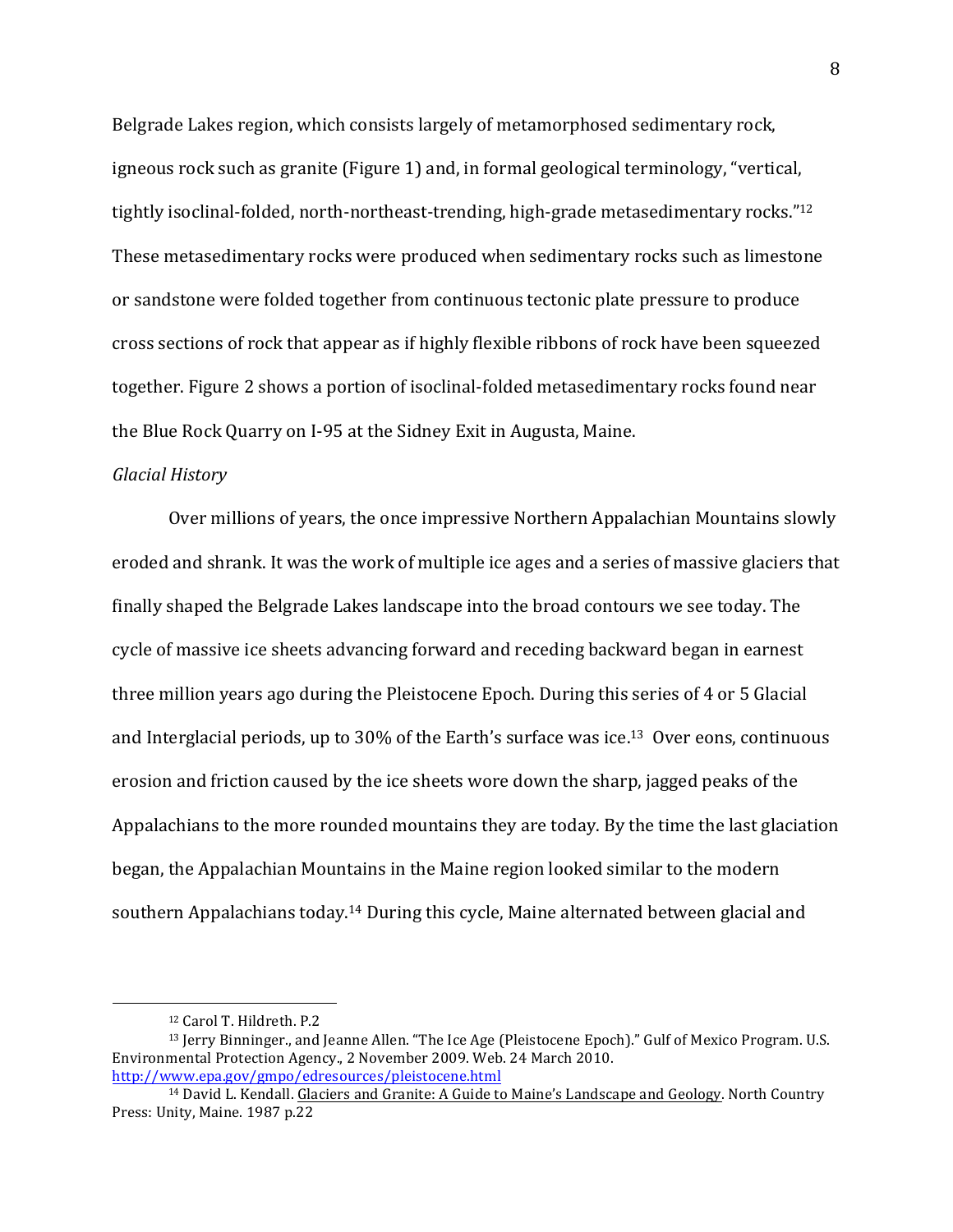interglacial epochs, between a landscape similar to modern Antarctica and a more temperate environment.

To the average observer in the Belgrade Lakes Region, the most visible legacy of the glacial age is the changes wrought by the most recent glacier, the Wisconsin Stage of the Laurentide Ice Sheet. This glacier formed in Canada around 95,000 years ago. This ice sheet covered all of Maine and most of New England, extending as far south as Long Island 25,000 years ago.<sup>15</sup> As the glacier expanded southwards it also grew in mass, becoming 3,300 feet thick, or about two thirds of a mile deep, over the Maine region.<sup>16</sup> The harsh environment that this enormous glacier brought with it eliminated most species of plants and animals and forced the mobile organisms to migrate southward. This left the glacial environment deprived of most biological diversity, leaving only the most hardy plant organisms and resilient mammals, such as the wholly mammoth, caribou and muskox, to eat what plant material was left as well as each other.<sup>17</sup>

As the glacier advanced, it scraped the bedrock, leaving a pattern of south trending lines in the bedrock, known as striations. The direction of the glacial scouring reflects the motion of the glacier. (Figure 3)<sup>18</sup> As the ice moved over northern slopes of bedrock, the grinding mass of ice scraped and rounded the profile of hills and mountains, while on southern slopes, the glacier plucked fractured rock from the cliff sides, exposing the bedrock and leaving the ridges jagged and precipitous. As the glacier crossed bedrock,

<sup>&</sup>lt;sup>15</sup> Tom Wessels. Reading the Forested Landscape: A Natural History. Woodstock, Vermont: The Countryman Press, 1997. P.143.

<sup>&</sup>lt;sup>16</sup> Kelley, Joseph T., Dickson, Stephen M., and Belknap, Daniel. "Maine's History of Sea-Level Changes." Maine Geological Survey. Department of Conservation. 6 October 2005. Web. 24 March 2010. http://www.maine.gov/doc/nrimc/mgs/explore/marine/facts/sealevel.htm

<sup>&</sup>lt;sup>17</sup> Pielou, E.C. After the Ice Age: The Return of Life to Glaciated North America. Chicago: University of Chicago Press, 1991. PG  $\overline{\text{#}}$ .

<sup>&</sup>lt;sup>18</sup> Carol T. Hildreth. p. 2.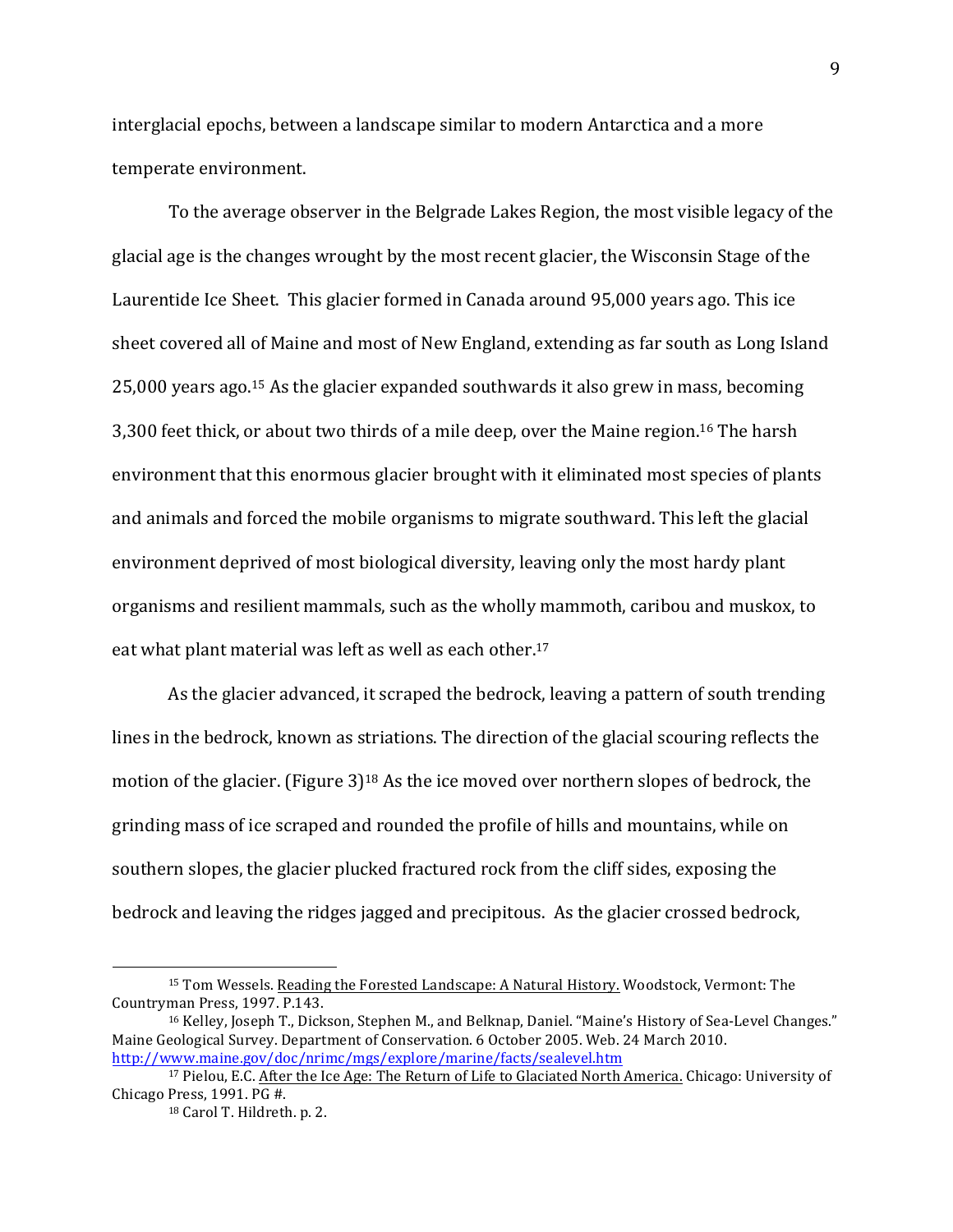boulders were broken loose and were sometimes carried great distances. These often massive boulders, called glacial erratics, are still scattered through the Maine landscape, some as big as a truck or even a small house. Figure 4, showing a large glacial erratic next to an Smithfield's resident's garage near East Pond, demonstrates how easily the footprints of the Laurentide ice sheet can be seen throughout the Belgrades.

While the power of the advancing glacier was impressive, many of the Belgrade Lake Region's most lasting surficial geologic features were actually formed as a consequence of the glacier's retreat. As with all ice ages, the Laurentide Ice Sheet was not a permanent fixture of North America's landscape and began to recede around 16,000 to 15,000 years ago. The glacier retreated at a rate of 0.3 km/year,<sup>19</sup> reaching Freeport 14,045 years ago and Belgrade shortly thereafter.<sup>20</sup> When the final retreat of the Laurentide Ice Sheet was completed around 10,000 years ago a wholly remodeled landscape was unveiled.

The enormity of a glacier as large as the Laurentide created a powerful gravitational force against the landmass beneath it, causing entire areas of the continent to compress and sink. As the glacier retreated, the sunken landmass was exposed and massive amounts of melting water from the ice sheet as well as sea water inundated a large percentage of Maine, including the Belgrade area. (Figure  $5)^{21}$  Despite the fact that world-wide sea levels during this period were as much as 360 feet below current levels (due to the huge amount of water tied up in the glaciers), the weight of the glacier had actually pushed much of the

 $19$  Minze Stuiver and Harold W. Borns, Jr., "Late Quaternary Marine Invasion in Maine: Its Chronology and Associated Crustal Movement," GSA Bulletin; January 1975; v. 86; no. 1; p. 99-104 at http://bulletin.geoscienceworld.org/cgi/content/abstract/86/1/99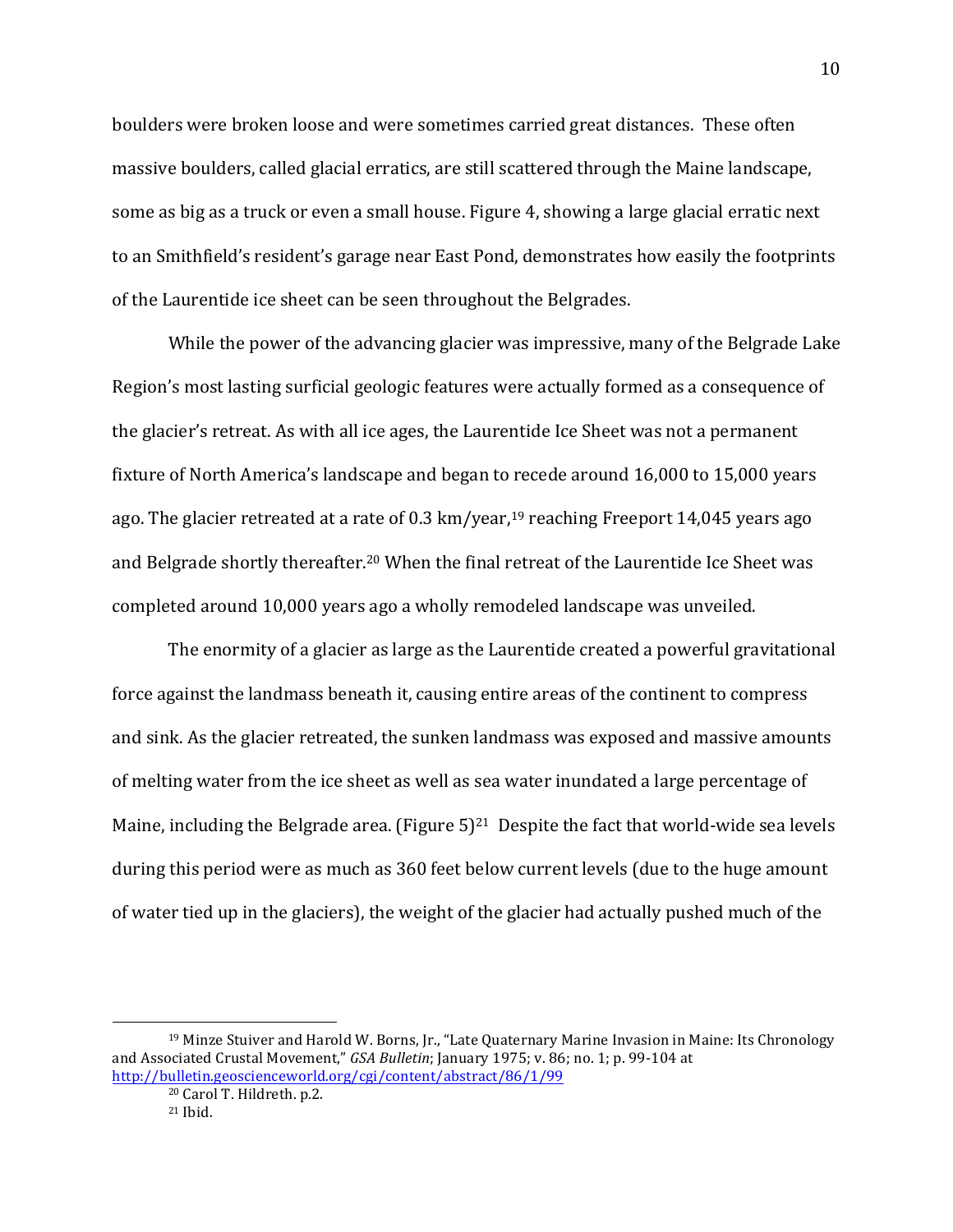region to a level below sea level.<sup>22</sup> As the ice retreated inland, the sea invaded, creating a vast inland sea known as the DeGeer Sea. This sea deposited a distinctive bluish-gray marine mud, the Presumpscot Formation, which is now found in many parts of Maine, including Belgrade.  $23$ 

Thus, Belgrade's landscape during this period around  $14,000$  years ago can be pictured as a huge sea lapping at the edge of a massive, slowly receding ice sheet. In addition, "the harshest climatic conditions occurred in a zone adjacent to the ice edge. Cold temperatures and strong winds, due to the proximity of the ice, created an Arctic desert, devoid of virtually all plants and littered with rock debris and fine-grained sediment deposited by the glacial melt water"  $24$  running off the ice sheet via huge tunnels within the ice sheet itself. As water flowed through these tunnels, sand and gravel contained in the melting glacial ice settled directly underneath the tunnels, eventually leaving ridges of stratified sand and gravel where the tunnels had once run. These ridges are known as eskers and are one of the most significant features of the Belgrade landscape today.  $25$  "Geologists have long considered the Belgrade esker system to be one of the very best esker systems in Maine." $^{26}$ However, a majority of the physical evidence of the Belgrade esker system has now been removed due to the profitable business of sand and gravel extraction, especially in

http://www.maine.gov/doc/nrimc/mnap/focusarea/belgrade\_esker.pdf

<sup>&</sup>lt;sup>22</sup> Joseph T. Kelley, Stephen M. Dickson, and Daniel Belknap. "Maine's History of Sea-Level Changes." Maine Geological Survey. Department of Conservation. 6 October 2005. Web. 24 March 2010.

<sup>&</sup>lt;sup>23</sup> Joseph T. Kelly, Stephen M. Dickson, and Daniel Belknap, "Maine's History of Sea Level Changes," Maine Geological Survey and Dept. of Geological Sciences, University of Maine, Maine Geological Survey Website. http://www.maine.gov/doc/nrimc/mgs/explore/marine/facts/sealevel.htm

 $^{24}$  Jerry Binninger, and Jeanne Allen. http://www.epa.gov/gmpo/edresources/pleistocene.html <sup>25</sup> Carol T. Hildreth. p.2.

<sup>&</sup>lt;sup>26</sup> "Belgrade Esker and Kettle Complex (Belgrade, Augusta)." Maine Natural Areas Program. Focus Area Maps. 2005. Web. 29 April 2010.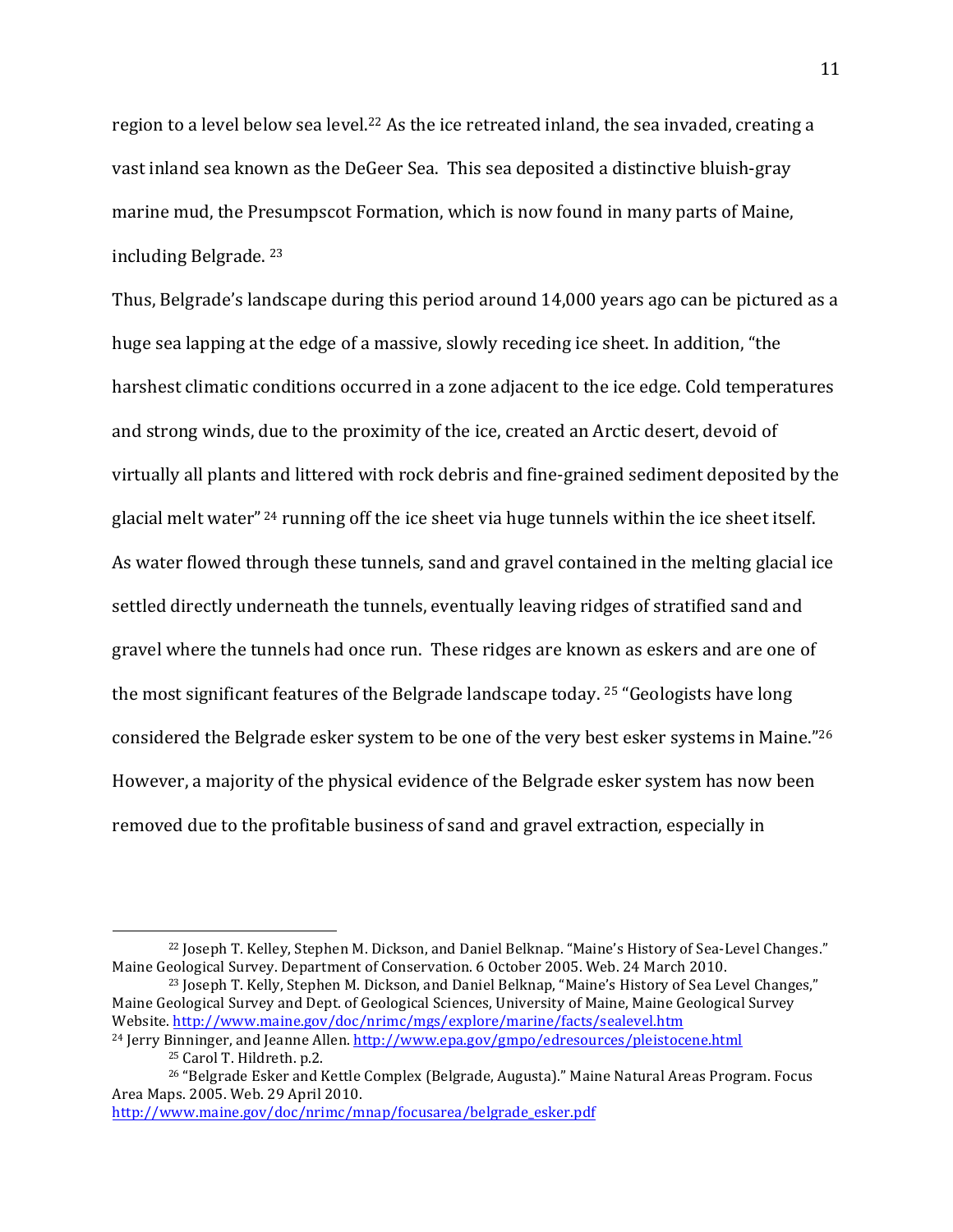Smithfield.<sup>27</sup> Furthermore, continuous gravel mining has begun to impact several sensitive wetland areas near bog lands that were also created by post-glacial forces. The Colby-Marston bog located at the north end of the Belgrade Watershed and the chain of small kettle lakes at the opposite end of the watershed are both under threat due to the gravel mining industry. 28

This glacial retreat, however, did not occur uniformly. There were periods of time as short as a year when the weather was cold enough to slow or halt the ice retreat. During these periods a vast amount of glacial till accumulated and was deposited into what is known as a recessional moraine.<sup>29</sup> When the glacier began to retreat once more, this pile of glacial till was simply left in its place. These recessional moraines in turn were major contributors to the creation of basin ponds, serving as the dams which formed the Belgrade Lakes.  $30$  In contrast, when the Earth was experiencing gradual warming, the glacier retreated at a consistent rate. The melt water exiting the ice sheet deposited an even layer of foreign rock and soil known as glacial till and lighter sandy deposits known as fan deltas.

Thus, whereas the advance of the glacier resulted in various destructive processes, constructive processes that left deposits and landforms through a variety of eskers, deltas, and moraines marked the glacier's retreat.<sup>31</sup> A pattern of eskers, deltas and end moraines is still visible in the Belgrade area between Augusta and Smithfield, as shown in Figure 3.32

<sup>&</sup>lt;sup>27</sup> "Belgrade Esker and Kettle Complex (Belgrade, Augusta)." http://www.maine.gov/doc/nrimc/mnap/focusarea/belgrade\_esker.pdf <sup>28</sup> "Belgrade Esker and Kettle Complex (Belgrade, Augusta)." http://www.maine.gov/doc/nrimc/mnap/focusarea/belgrade\_esker.pdf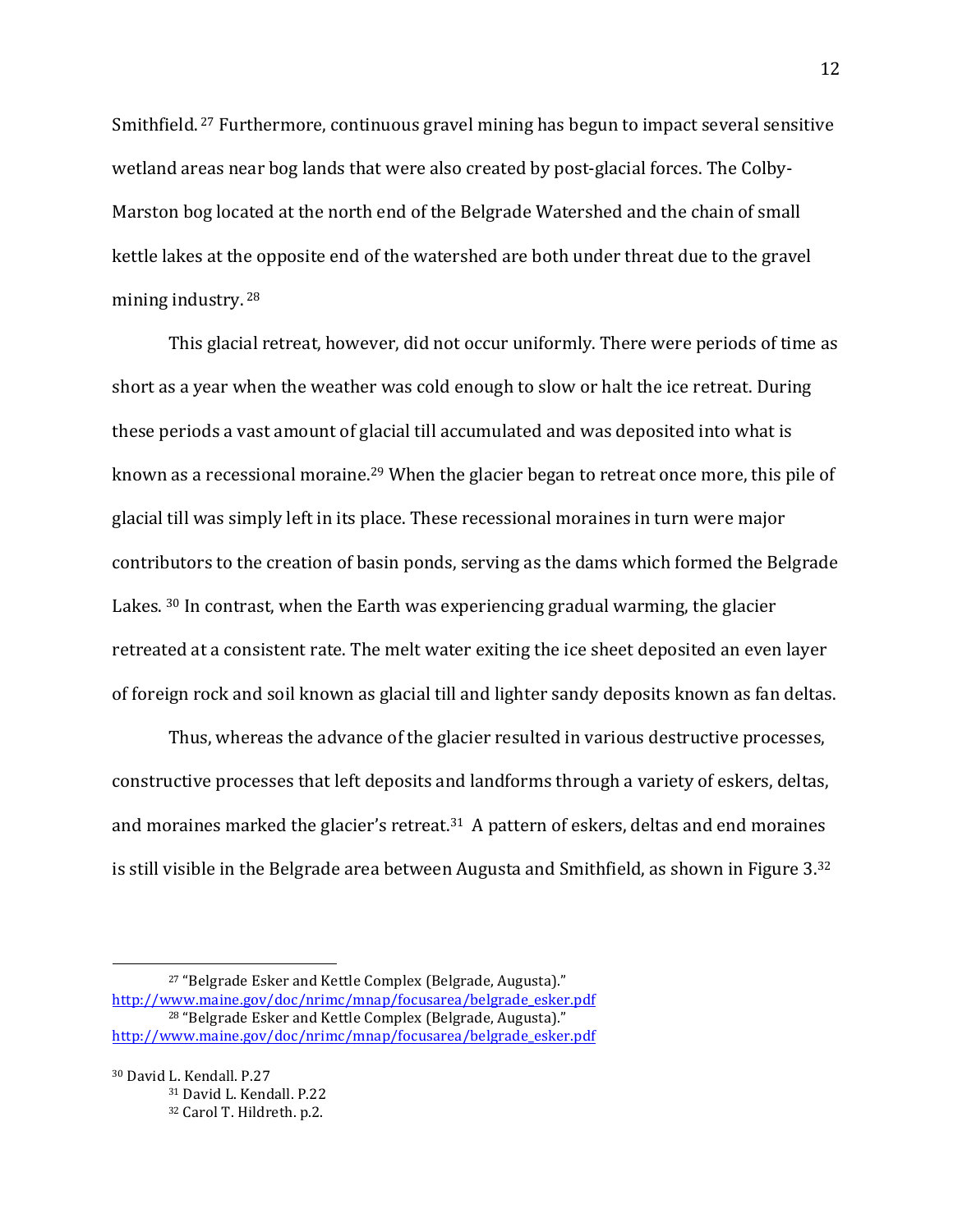About  $11,450$  years ago, the marine submergence of the Belgrade region ended as a result of isostatic rebound, or post-glacial uplift, which allowed the land surface to rise back up as it was released from the enormous weight of the glacier.<sup>33</sup> During this time period, the rate of crustal rise in Maine is estimated to be about 19m/100yrs. This rate allowed the gently sloping Maine coastline to move seaward to its modern position at a breakneck speed of about  $50 \text{m/yr}^{34}$  To illustrate how rapidly the DeGeer Sea disappeared, it is thought to have caused marine Atlantic salmon to become trapped in saltwater lakes whose outlet streams and rivers could not carve a route to the Atlantic fast enough.<sup>35</sup> Routes to the Atlantic were eventually established, but by this time the salmon had adapted to their new landlocked environment.

However, in the Belgrade area, many of the smaller ponds and bogs were not formed by glacial rebound, as was the case with the landlocked salmon. They were more likely formed by segments of the Laurentide glacier known as "dead ice" that were separated from the glacier and settled into valleys and low areas, as the rest of the glacier, its "active ice," continued to retreat. These giant blocks of "dead ice" created isolated landmass depressions that filled with water, known as kettle lakes. Smaller segments of dead ice left behind are called kettleholes, but are more commonly called bogs. The previously mentioned Colby-Marston Bog is considered an ideal example of a glacial kettlehole. 36 (Figure 6) At the south end of the watershed, a classic "Kettlehole Bog-Pond

<sup>33</sup> Ibid.

<sup>34</sup> Robert N. Oldale. Rapid Postglacial Shoreline Changes in the Western Gulf of Maine and the Paleo-Indian Environment. *American Antiquity*. 50 (Jan., 1985) p. 146.

<sup>35</sup> D.W. Caldwell, "The Isolation of Landlocked Salmon in Maine and Quebec Near the End of the Last Ice Age," Presentation at 2003 Seattle Annual Meeting, Geological Society of America, (Nov. 2003) http://gsa.confex.com/gsa/2003AM/finalprogram/abstract\_57274.htm

<sup>&</sup>lt;sup>36</sup> "Belgrade Esker and Kettle Complex (Belgrade, Augusta)." http://www.maine.gov/doc/nrimc/mnap/focusarea/belgrade\_esker.pdf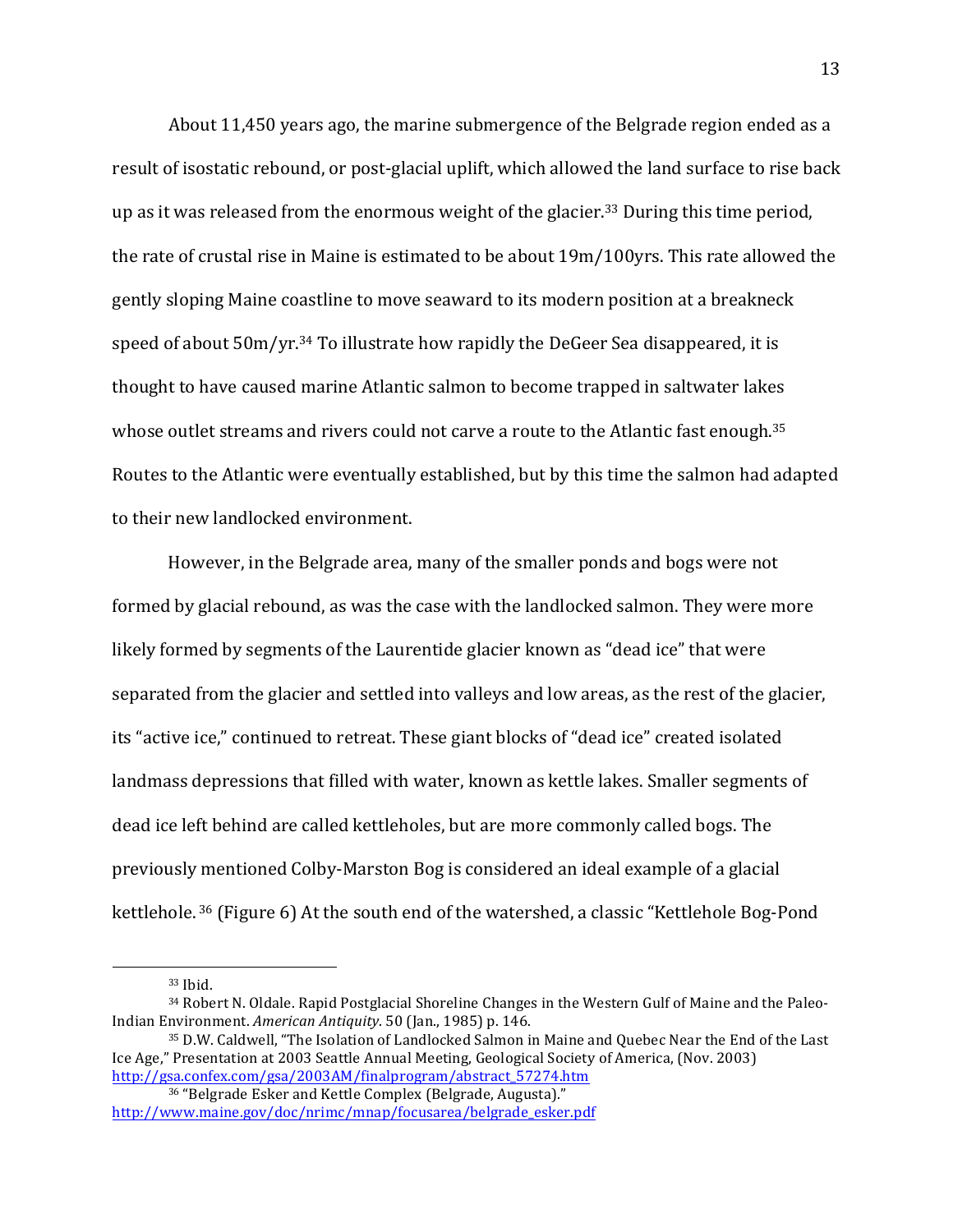Ecosystem" is made up of Hamilton Pond whose depths allow its groundwater to drain into Stuart Pond. Stuart Pond drains into a chain of smaller kettleholes located alongside the Belgrade esker system.<sup>37</sup> This micro-ecosystem within the broader Belgrade Watershed is home to valuable wetland flora and fauna.

The continental glaciers, primarily the Larentide Ice Sheet, had profound effects on the surface features of the area over which it moved, including the Belgrade Lakes Watershed. The chief result of glaciation has been the modification of preglacial topography by both the exposure of the underlain bedrock in some areas and the deposition of glacial till in others as well as the construction of both the basin ponds and kettleholes of the Belgrade Lakes system.

#### **Post Ice Age History**

Once the drawn-out drama of the last ice age subsided, the Belgrade landscape bore the barren and desolate characteristics of an arctic environment.<sup>38</sup> Slowly, however, biological life prevailed, and the first pioneering species of an arctic tundra environment, such as dwarf shrubs and sedges, started to appear around 12,000 years ago. These pioneering species served as the starting point in a long successional development of the plant communities of central Maine. In ecological terms, succession may be defined as "the orderly replacement over time of plant species/communities by another as a result of competitive interactions for limited resources." $39$  Once pioneer species such as dwarf shrubs are established, plants themselves enable succession in a feedback loop, modifying

<sup>&</sup>lt;sup>37</sup> Nelson, Robert E. et. al.. "Palynology of Three Bog Cores Shows Complex European Impact on the Forests of Central Maine." Northeastern Naturalist 17 (2010) p.2.

<sup>&</sup>lt;sup>38</sup> Tom Wessels. P.146.

<sup>&</sup>lt;sup>39</sup> Marchand, Peter J. North Woods. An Inside Look at the Nature of Forests in the Northeast. Boston, Massachusetts: Appalachian Mountain Club, 1987. P.19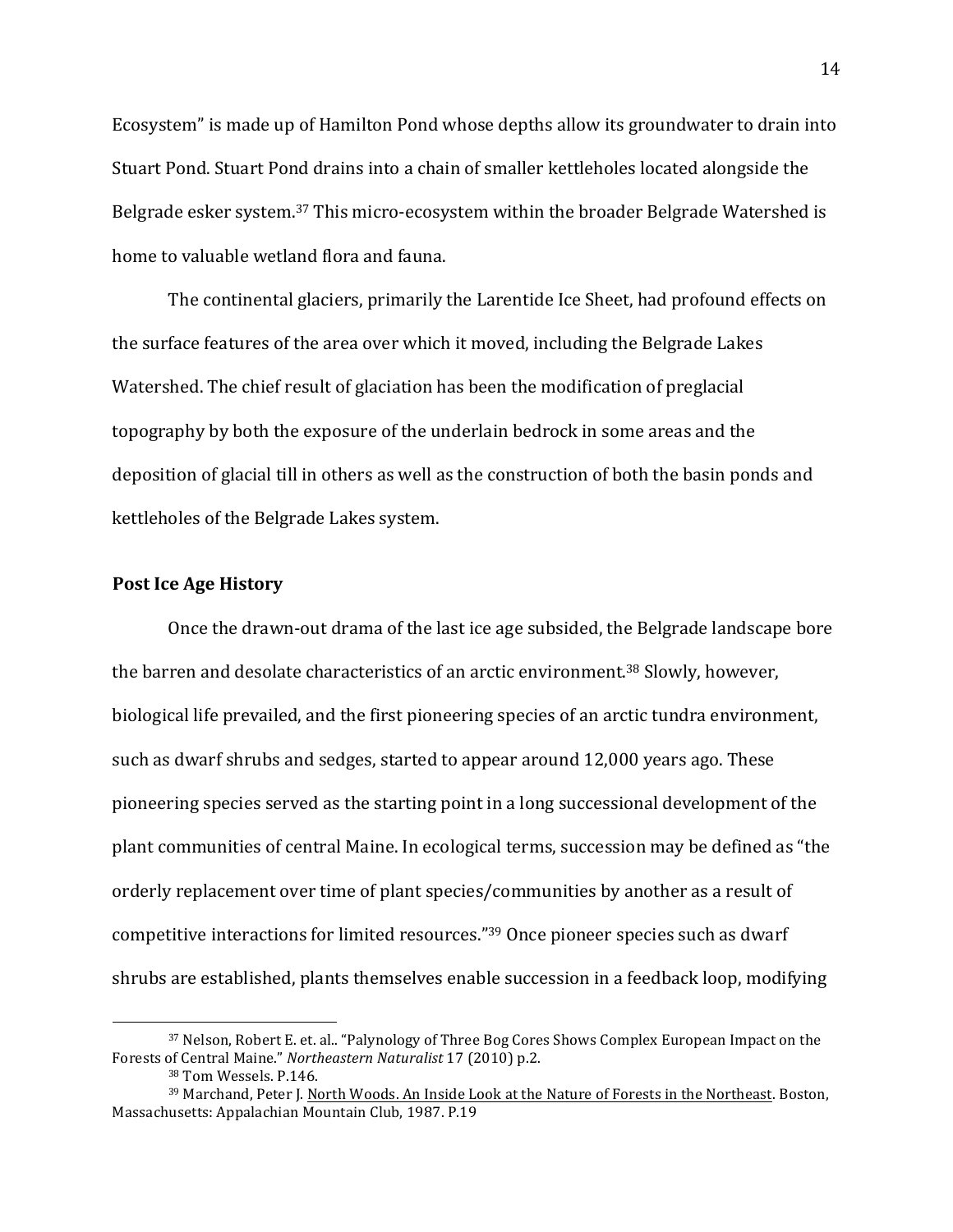their environment and making way for competitors who are better adapted to the altered environment. Succession is a critical component of the evolution of an ecosystem because it encourages plant species diversity, the recycling of nutrients and improved animal habitat.40

Climatic warming allowed evergreen forests, at first present in the southern region of New England, to start to dominate the forests of Belgrade from 9,000 to around 6,500 years ago.<sup>41</sup> Spruce, beginning in valleys of the Belgrade streams and rivers and progressing into the Kennebec highlands, were the first conifers to venture into the Belgrade landscape. Firs and other similar conifers followed closely behind. Conifers thrive in cold and relatively harsh environments such as the Belgrades because they avoid producing annual foliage and are able to start photosynthesis earlier in the spring since they don't need to wait for their foliage to develop.<sup>42</sup>

Finally, as Belgrade's climate became progressively more temperate, a broadleaf forest containing species such as aspen, paper birch and alders started to develop. Starting around 9,000 years ago, the more southern members of a broadleaf forests' composition such as oaks, ashes, maples, white pine, and hemlock started to encroach upon central Maine.<sup>43</sup> As Maine's climate started to stabilize at modern temperatures, plant succession in the Belgrade Region slowed until the forest reached its present composition of species diversity around 1,000 years ago or during the early middle ages. $44$ 

<sup>40</sup> Peter J. Marchand. p.19.

<sup>&</sup>lt;sup>41</sup> Dawson, John P. "Post-glacial vegetational history of the Great Bog, Belgrade, Maine." Colby College Senior Scholar Papers. 1995. P.iv

<sup>42</sup> Peter J. Marchand. p.39.

<sup>43</sup> John P. Dawson. P.iv

<sup>44</sup> Tom Wessels. P.168.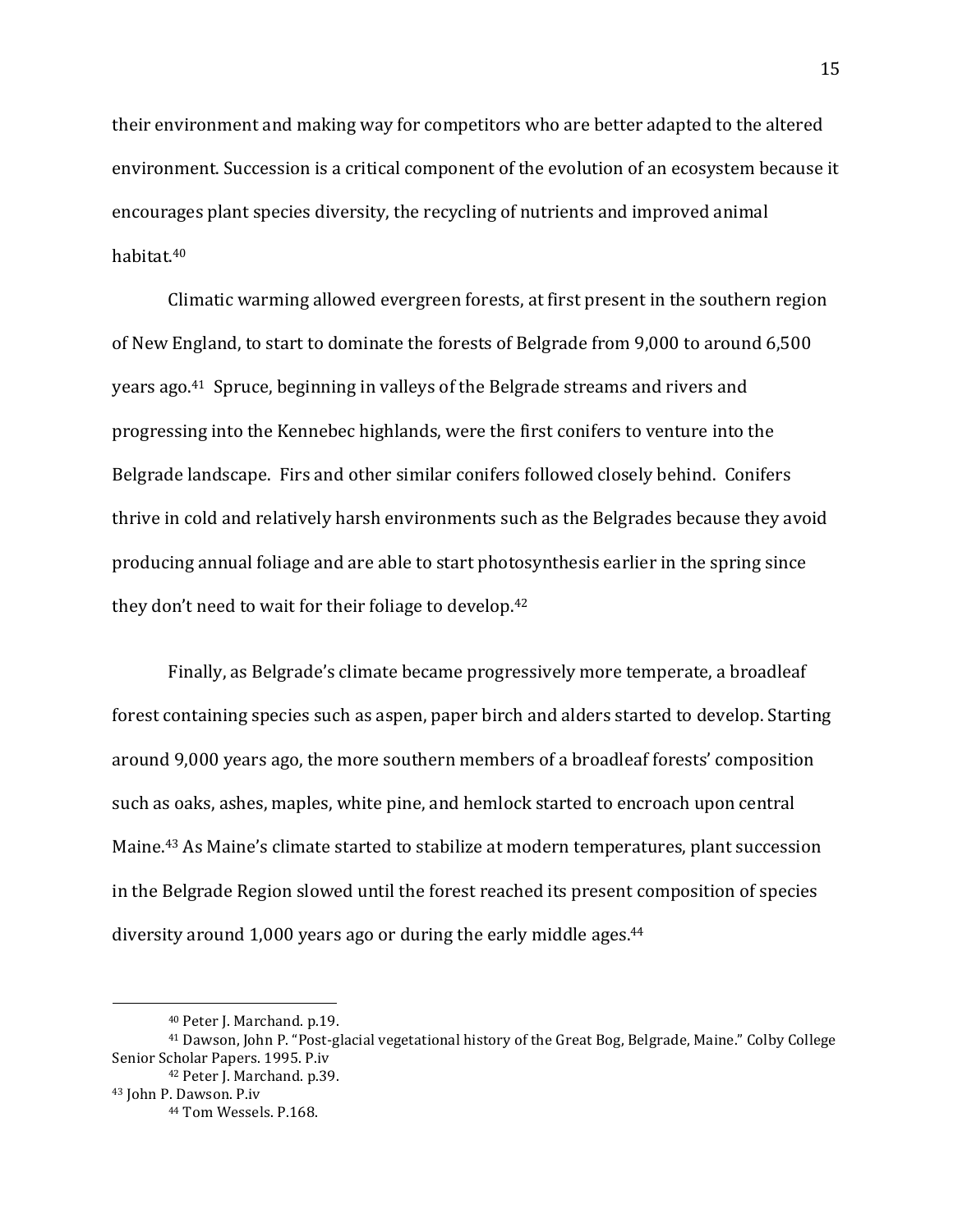As one can surmise from the previous description, continuous climatic warming during the current geologic time period known as the Holocene Interglacial supported a progression of temperate species moving northward. Thus, the modern Belgrade forest is a transitional mixed hardwood forest sandwiched between the southern broadleaf forest and the northern boreal forest.<sup>45</sup> Therefore, climate is perhaps largest natural factor which influenced the Belgrade Region's plant succession and current species composition. Climatic factors such as variation in temperature, precipitation and wind can control growth and abundance of a plant species via physiological reaction rates and encouragement of interspecies competition.<sup>46</sup>

The modern climate of the Belgrade region and the broader northern New England area is characteristically cold, wet and relatively harsh. In fact, it is one of the coldest places in the Northern Hemisphere at its latitude. It is surprising to realize that Belgrade, Maine and the French Rivera are located at the same latitude.<sup>47</sup> Northern New England's relatively cool climate is due to the accumulation of low-pressure systems circulating across the United States from west to east. Almost all low-pressure systems in the United States converge in Northern New England before entering the atmospheric wind currents of the Atlantic Ocean. The distinctive counterclockwise airflow of these low pressure systems exacerbates cold conditions by continuously introducing Canadian arctic air to the Maine coast and beyond.

Atmospheric circulation can explain much of why New England and Maine is so cold, but the presence of the Northern Appalachians is the major reason why it is so wet. The

<sup>&</sup>lt;sup>45</sup> "White Pine-Mixed Hardwoods Forest Ecosystem." Maine Natural Areas Program. Maine Department of Conservation. 2005. Web. Accessed 28 April 2010.

<sup>46</sup> Peter J. Marchand. P.8 <sup>47</sup> Ibid.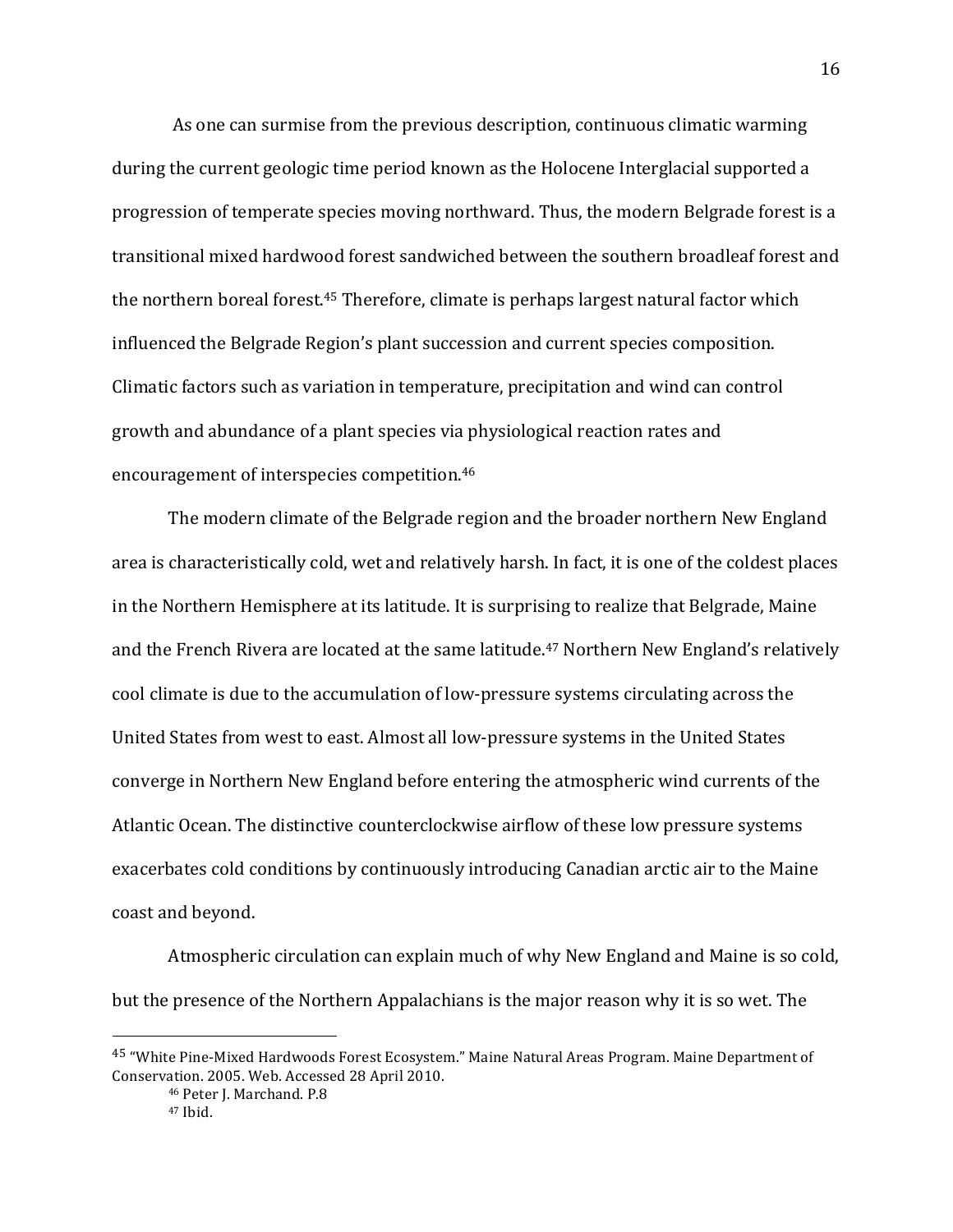Northern Appalachians form a mountain barrier against incoming winds that requires the air to rise in order to reach an elevation at which it can move past the mountains. This upward movement to higher altitudes causes the air to reach its condensation point, bringing much snow and rain into the Northeast.<sup>48</sup>

The climatic conditions of the Belgrade region eliminated all but the most hardy plant species. The species that were established prior to human arrival were not only able to tolerate cold and wet climates, but also short growing seasons and severe winters where temperatures dip below -40 F degrees.<sup>49</sup> With this in mind, the pre-settlement composition of the Belgrade forests included a mixture of hemlock, maple, white pine, birch, and red oak in the highlands.  $50$  The abundant bog environments of the Belgrades, many of which originate from kettleholes, include sphagnum mat, cinnamon ferns, black spruce, mountain holly and leatherleaf.<sup>51</sup>

While the region's climate largely dictated the species composition of the Belgrade Lakes, many smaller forces within its natural disturbance cycle also affected the forest's make-up such as storms, blowdowns, animal activity, such as beaver dam building, and forest blights.<sup>52</sup> For example, a forest blight consisting of a pre-anthropogenic disease that damaged or killed much of the region's hemlock, resulting in a higher percentage of maple trees. <sup>53</sup> As will be discussed later, humans had enormously large impacts on the forests as well, through forest fire land management, logging, and agriculture.

<sup>48</sup> Peter J. Marchand. P.8

<sup>49</sup> Peter J. Marchand. P.12

<sup>&</sup>lt;sup>50</sup> John P. Dawson. P.4

<sup>51</sup> Ibid.

<sup>52</sup>Craig G. Lorimer. The Presettlement Forest and Natural Disturbancy Cycle of Northeastern Maine. Ecology. 58 (1977) 139.

<sup>53</sup> Robert E. Nelson, et. al. p.1.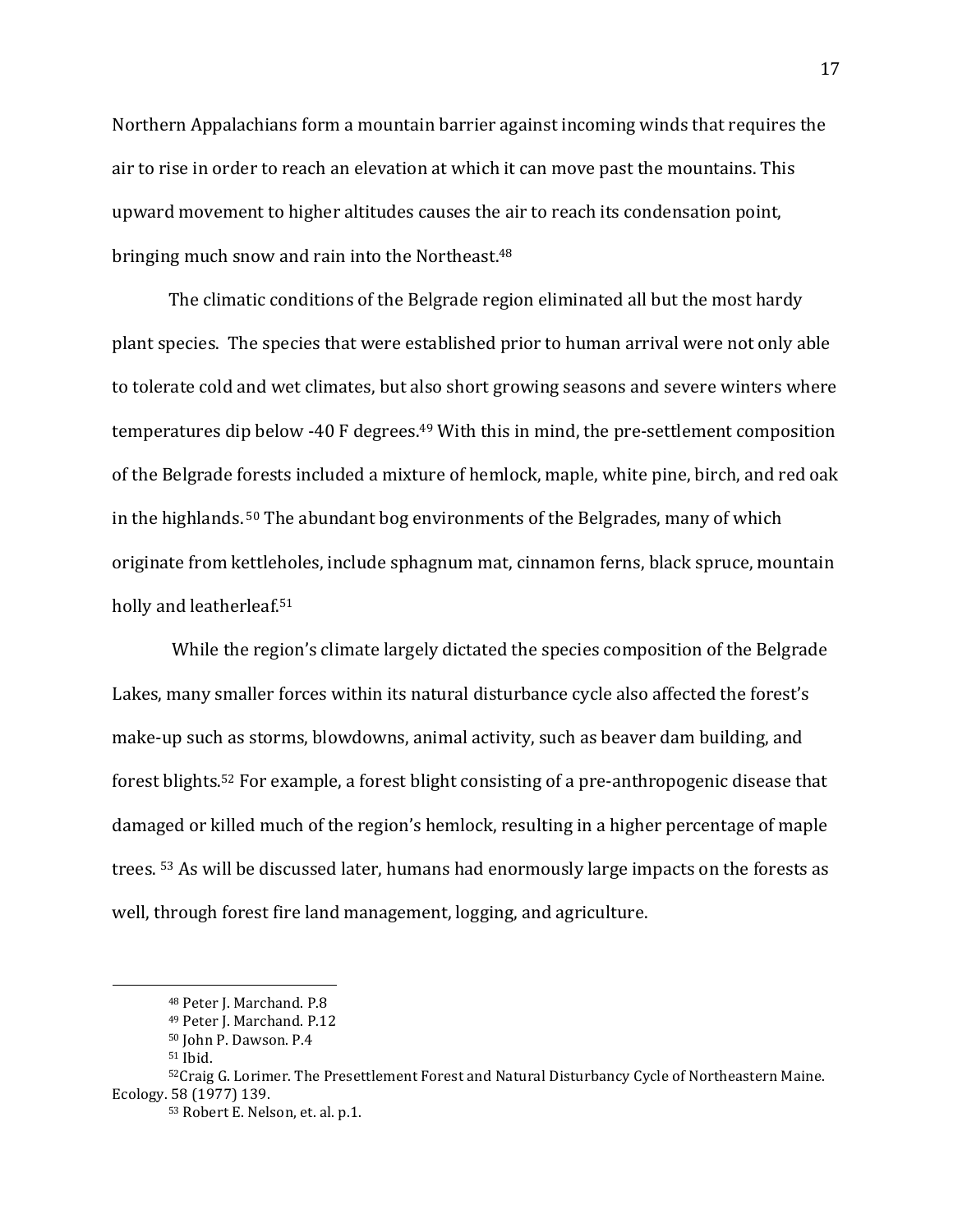# **Anthropogenic!History**

#### *Early!Human!Presence*

The introduction of humans to the North American ecosystem has proven to be the single most dramatic and swift impact on the ecosystem during the Holocene Interglacial. Scientists agree that humans probably came to occupy the east coast of North America in significant numbers around 11,500 years ago.<sup>54</sup> The early Paleo-Indians wasted no time in proving their overwhelming ability to impact their surroundings. Early humans are hypothesized to be the primary reason that North America experienced a wave of mass extinction of large mammals from 12,000 to 9,000 years ago.<sup>55</sup> This wave, known as the "Pleistocene Overkill," mostly impacted large mammals such as the American lion (*Panthera leo atrox*), the woolly mammoth (*Mammuthus primigenius*) and the giant shortfaced bear (*Arctodus simus*). In order to survive in the polar climate that the Ice Age had brought, evolution allowed these creatures to optimize their total surface area-to-volume ratio, increasing their body's volume and thereby conserving heat. Furthermore, these large mammals also tended to experience long gestation rates and low reproductive rates.<sup>56</sup> Therefore, when a new super-predator, Homo-sapiens, who preferred hunting large game as a food source, was introduced into the ecosystem, these large mammals were not able to undergo a quick enough evolutionary adaptation to defend themselves. Consequently, as the "Pleistocene Overkill Hypothesis" states, human hunting practices are

<sup>&</sup>lt;sup>54</sup> E.C. Pielou. P.112

<sup>&</sup>lt;sup>55</sup> E.C Pielou. P.251

<sup>&</sup>lt;sup>56</sup> Tom Wessels. P.147.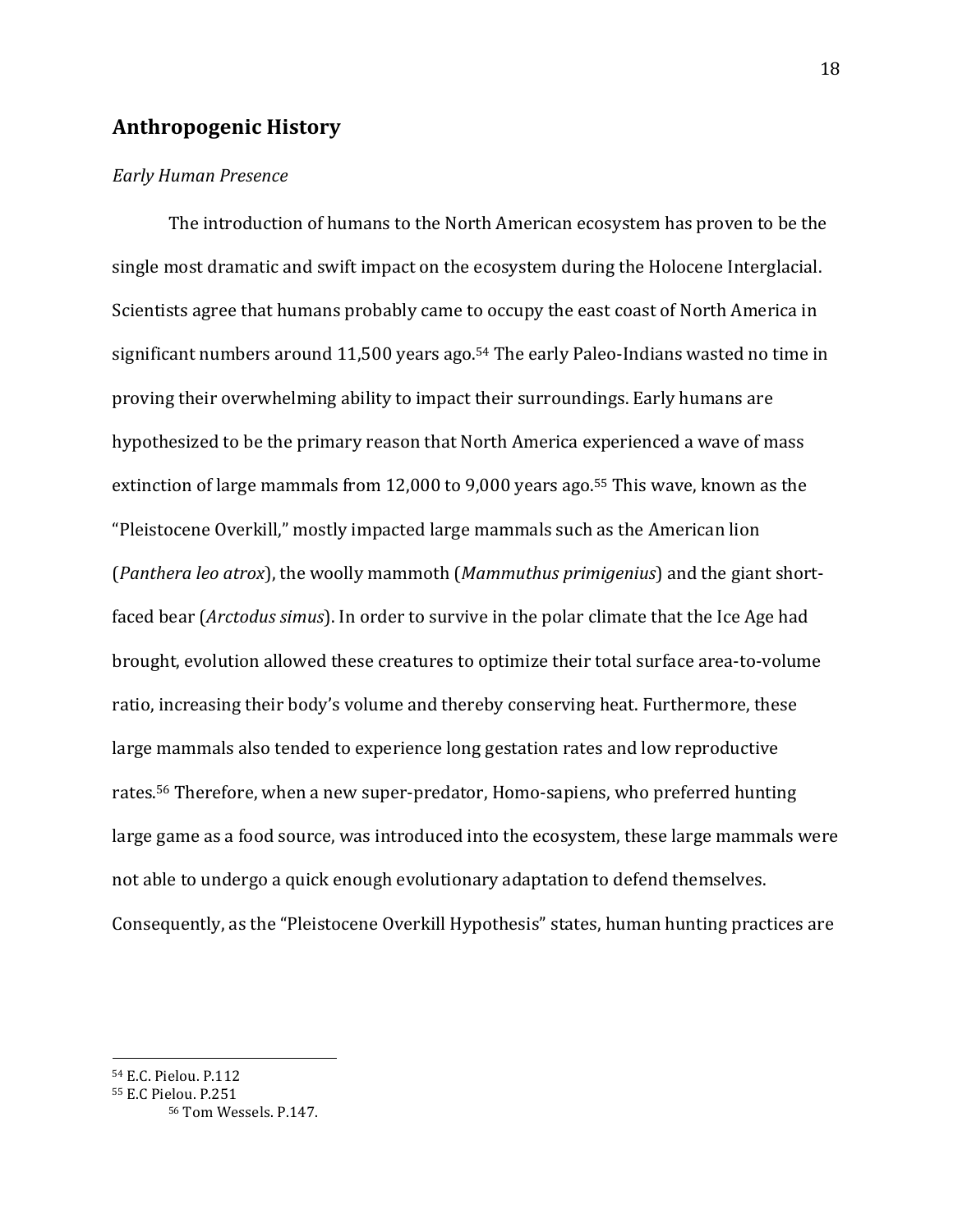a likely cause of the disappearance of these majestic mammals. Other factors might include the loss of habitat due to climate warming and the outbreak of disease.  $57$ 

At this time, the activities of the humans present in central Maine were no exception to the Pleistocene Overkill Hypothesis. There is evidence of Paleo-Indians living in Maine from 9,000 to 13,000 years ago.<sup>58</sup> While physical evidence of these early humans is extremely rare, three prehistoric or Paleo-Indian sites have been found in the Belgrade Region: west of North Pond in New Sharon, further northwest in Farmington, and south of the Belgrade Lakes in Wayne.<sup>59</sup> While central Maine did indeed serve as the coastline of the Atlantic Ocean during this period because the effects of isostatic rebound had yet to take place, it cannot be assumed that these ancient occupants of Central Maine initially relied on marine resources for sustenance. The tremendous degree of bottom sediment disturbance in these newly-formed coastal environments resulted in a very low biological productivity rate.<sup>60</sup> Lacking fish and marine plant life as dependable food resources, these early Paleo-Indian tribes were likely dependent on terrestrial plant and animal life, including such victims of the Pleistocene Overkill as the woolly mammoth.

These Paleo-Indian tribes continued to occupy central Maine as the coastline receded and the climate continued to warm from  $10,000$  to  $3,000$  years ago. Climatic warming increased food availability and permitted Paleo-Indian populations to grow while productive hunting continued to decline as the Pleistocene Overkill continued. This situation, in addition to climatic warming, inspired the Paleo-Indian tribes to develop new

<sup>57</sup> Tom Wessels. P.174

<sup>58</sup> Robert N. Oldale. p. 145.

<sup>59 &</sup>quot;Kennebec Highlands Interim Management Plan." P. 31.

 $60$  Robert N. Oldale. p. 145.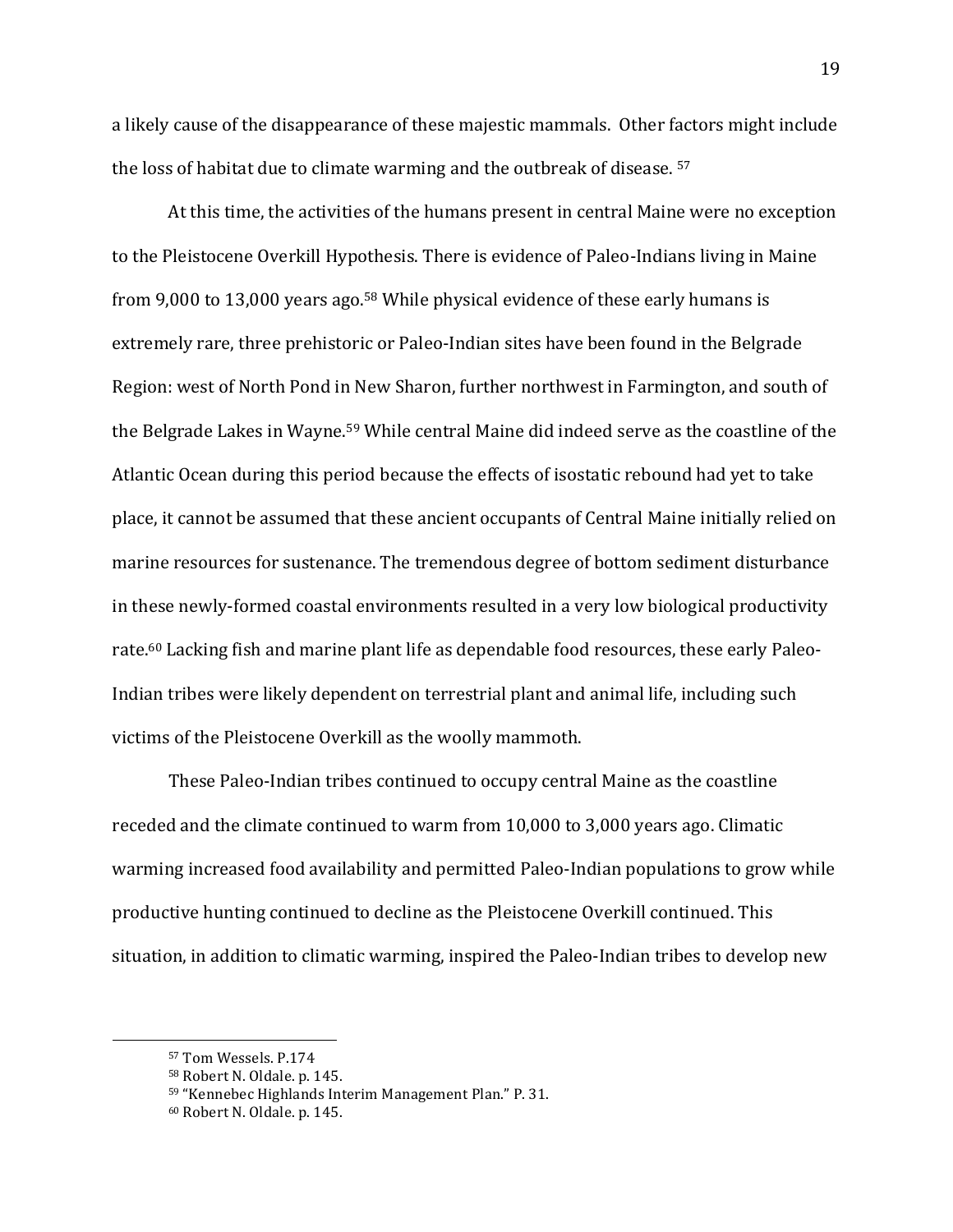technologies such as agriculture, woodworking tools and canoes for fishing and travel.<sup>61</sup> Thus, the Native American tribes shifted from primarily hunter-gather nomad lifestyles to agriculture-based permanent settlements. The group that eventually developed permanent settlements in the Belgrade Region was the Abenaki Indians (also known as Norridgeworks).<sup>62</sup> The Abenaki's livelihood depended on agricultural products such as corn, squash and beans, and hunting game such as deer and moose. Further archeological data reveal that fishing was also a critical part of the early Abenaki diet.<sup>63</sup>

One of the largest impacts the Abenakis had on the Belgrade Region's environment. and ecosystem was their utilization of forest fires as a landscape management tool.<sup>64</sup> Forest fires were an extremely common method of mass forest clearance because burning the undergrowth yielded multiple benefits. It made the forests more passable for hunting and travelling, rendered them easier to develop agriculturally, discouraged insect populations, and encouraged the proliferation of berry-producing plants on which both humans and animals were dependent. $65$  The continual suppression of new forest growth by the early North Americans caused the forest to look strikingly different to the first European colonists than the commonly perceived stereotype of a dense, untouched and impenetrable forest. Instead, European fur traders that first came into contact with the Abenakis in the middle of the  $16<sup>th</sup>$  century around Farmington Falls<sup>66</sup> described much of the New England forests that were heavily occupied by Native Americans as having a "park-like" appearance,

 $61$  "Kennebec Highlands Interim Management Plan." P. 31.

<sup>62</sup> Deane W. Ferm and Debra Campbell. The History of Smithfield: The Center of the Universe. Smithfield, Maine: Town of Smithfield, 1990. P.8

<sup>63 &</sup>quot;Kennebec Highlands Interim Management Plan." P. 31.

 $64$  Timothy J. Fahey, William A. Reiners. Fire in the Forests of Maine and New Hampshire. Bulletin of the Torrey Botanical Club. 108 (1981) p. 373.

<sup>&</sup>lt;sup>65</sup> Tom Wessels. P.35.

<sup>&</sup>lt;sup>66</sup> "Kennebec Highlands Interim Management Plan." P. 31.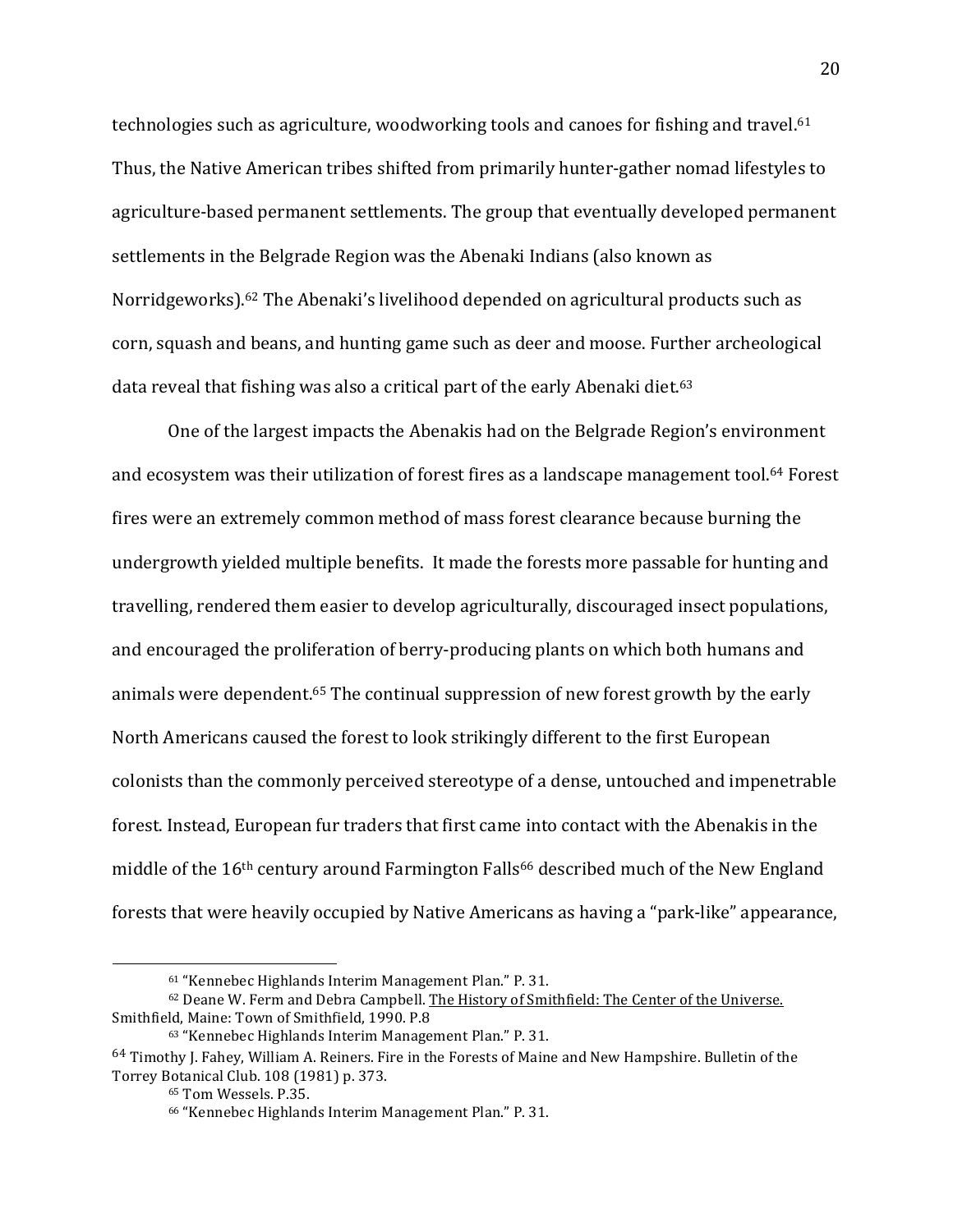with large, old growth hardwood and evergreen forests underlain by a suppressed undergrowth.67

#### *Early!European!settlers!*

While early European settlers explored the Belgrade Region and established contact with the Abenakis in the  $16<sup>th</sup>$  and  $17<sup>th</sup>$  centuries, the tribe continued to be the primary residents of the area until the mid  $18<sup>th</sup>$  century.<sup>68</sup> In 1607, a few months after the Jamestown colony landed, a group of English settlers also funded by the Virginia Company established a settlement at the mouth of the Kennebec River known as the Popham Colony. Their primary goal was to establish trading, especially for furs. The settlement lasted only a year; its failure was likely due to a late arrival, harsh weather and internal power struggles between the colonists. There is no evidence that the Popham settlement explored the Belgrade area. However, the Popham colonists did make contact with the Abenakis, but their relationship was considered strained.<sup>69</sup> In general, the Abenakis and other Native Americans in Maine held a hostile, unwelcoming reputation among European colonists. Their frequent raids of coastal settlements gave Maine the nickname, "Land of the Bad People," and aided the prolonged dominance of the Abenakis in the Belgrade Lakes.<sup>70</sup>

Despite its intimidating reputation, European settlement eventually gained a foothold in central Maine in the mid-18<sup>th</sup> century. In 1749, a group of wealthy Boston merchants purchased rights to land in the Kennebec Highlands and the Belgrade

<sup>&</sup>lt;sup>67</sup> Peter J. Marchand.P.13.

<sup>68</sup> Deane W Ferm and Debra Campbell. P.8

<sup>&</sup>lt;sup>69</sup> William H. Tabor. Maine's Popham Colony. Athena Review: Peopling of the Americas. Vol. 3, no. 2. 2002. Web. Accessed 23 April 2010.

<sup>&</sup>lt;sup>70</sup> Maine Memory Network. Maine Historical Society. 2010. Web. Accessed 14 April 2010. http://www.mainememory.net/timeline/pre1600.shtml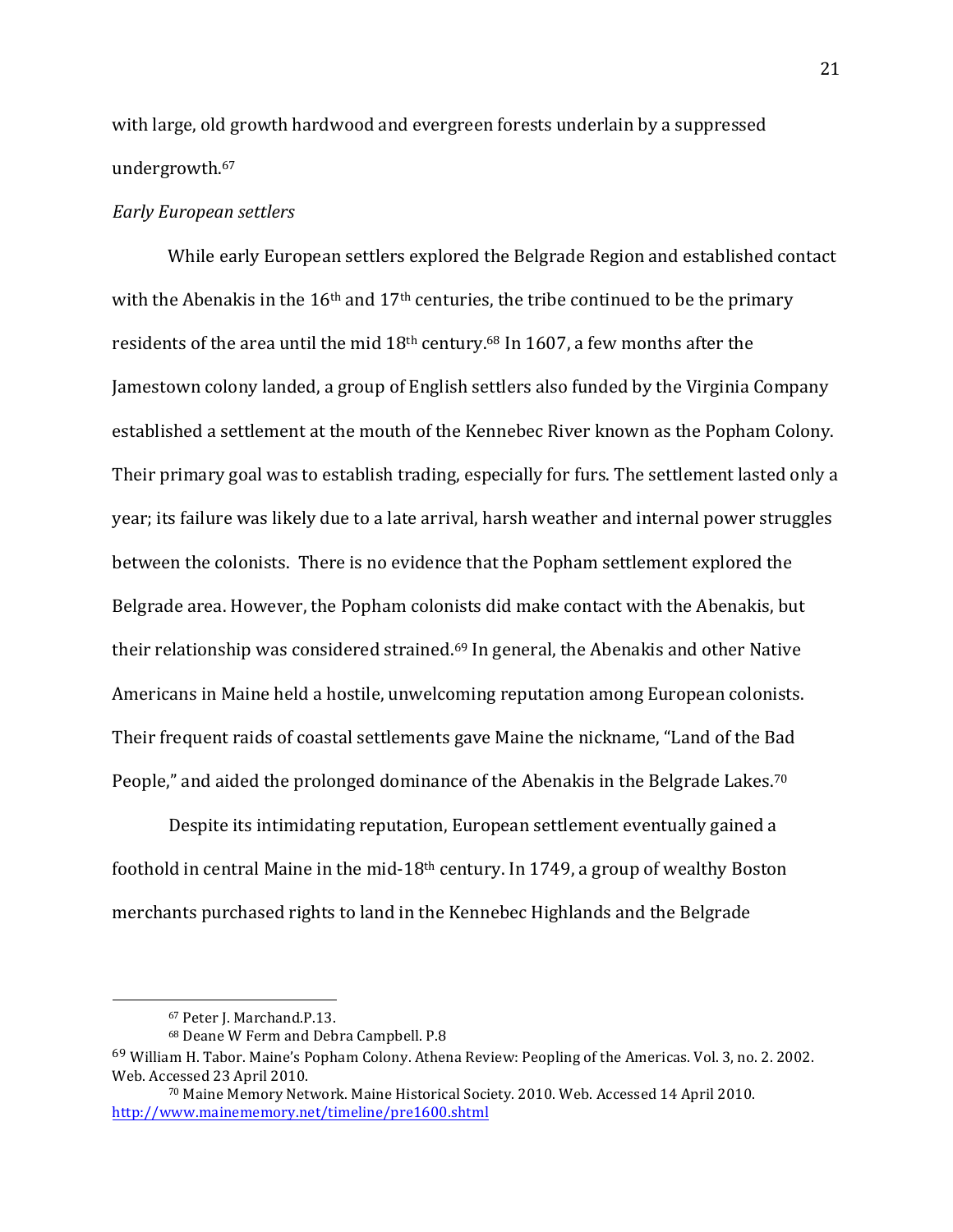Watershed.<sup>71</sup> Pioneers from the southern New England colonies began to trickle slowly into the area and claim parcels of land, clear them, and construct homes for themselves.  $72$  Thus, widespread and intensive forest clearing for residential and agricultural purposes began as the European population of the region started to accumulate. However, the accumulation was somewhat slowed by the challenging obstacles that the natural environment dealt the pioneers. By 1790, only 159 people had settled in the Belgrade Region.<sup>73</sup> One Smithfield pioneer described the typical timeline that settlers followed when establishing a home in the Belgrade frontier:

Cut down the trees on 5 or 6 acres the first year, burn the ground over and plant with corn the next year, and build a log house; cut more trees, move the family in before harvest time; live on corn meal one year, raise wheat the third year and build a small barn; raise English hay, wheat, rye and corn the fourth year and then they were in a way to live comfortably. After living seven years in a log house everyone had a right to build a frame house, if he could; they were then called old settlers."74

These old settlers, who received the first pick of land property to develop, were most likely to settle in the Kennebec Highlands portion the Belgrade Watershed because the higher elevation allowed for easier deforestation and less susceptibility to environmental nuisances such as flooding and unseasonal frosts.<sup>75</sup> Therefore, the earliest systematic European agricultural practices were established in the Kennebec Highlands and progressively moved downhill to the lake shorelines.

In the early  $19<sup>th</sup>$  century, before intensive anthropogenic influences began to take full effect, the appearance of the Belgrade Lakes would have looked somewhat different

72 David C. Smith. A History of Lumbering in Maine: 1861-1960. Orono, Maine: University of Maine, 1972. P.5<br> $^{73}$  Robert E. Nelson, et. al. p.1.

<sup>&</sup>lt;sup>71</sup> "Kennebec Highlands Interim Management Plan." P. 31.

<sup>&</sup>lt;sup>74</sup> Deane W Ferm and Debra Campbell. P.14

<sup>&</sup>lt;sup>75</sup> Deane W Ferm and Debra Campbell. P.22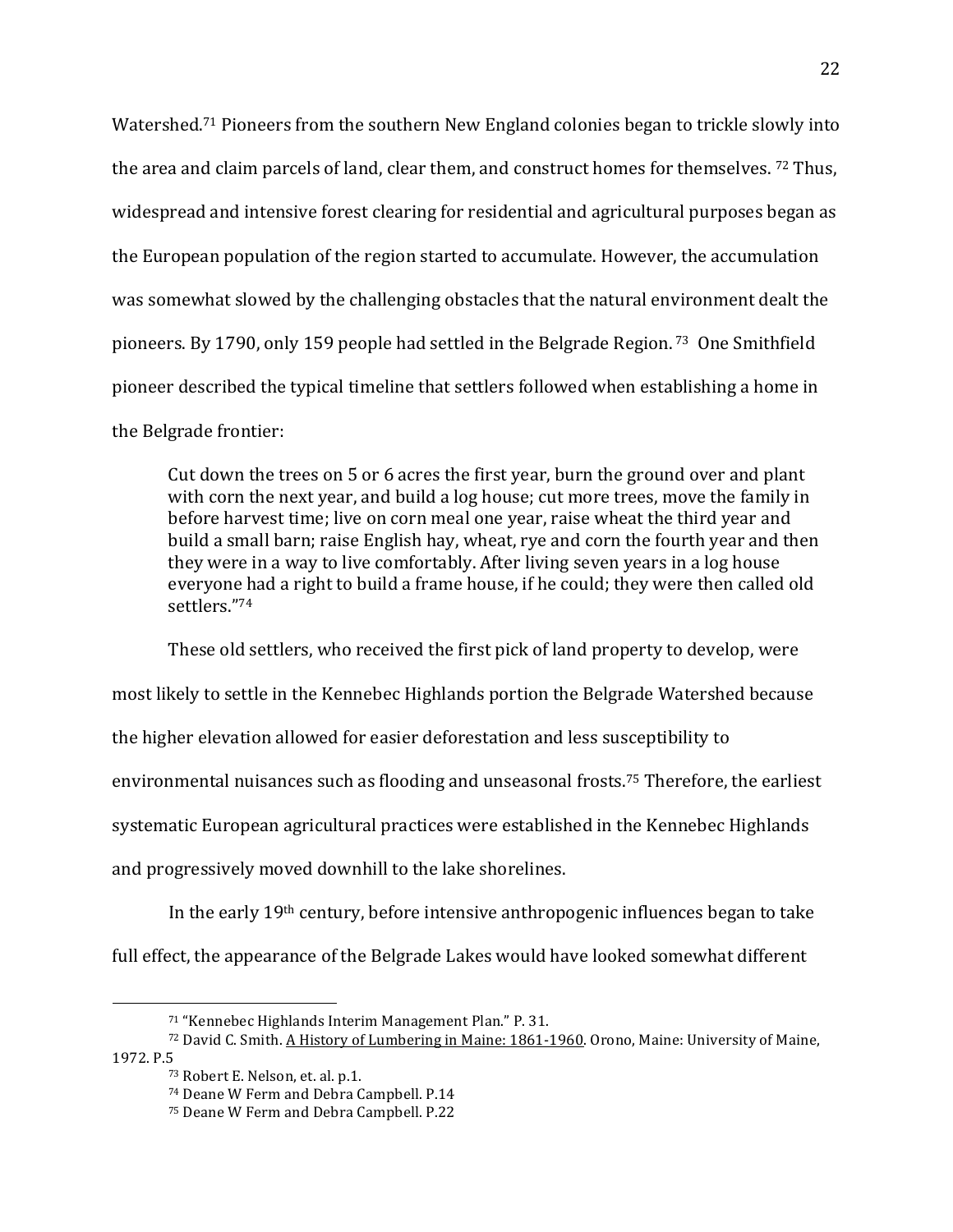than the watershed of today. In general, the lakes, streams and bog land of the area were much more extensive. In fact, the stream connecting North Pond and East Pond was much wider than it is today and the initial residents of Smithfield needed to construct a bridge across it in 1821.<sup>76</sup> In addition, post-glacial pollen records indicate that Great Pond's surface area during this era was much larger due to its inclusion of Great Bog wetland area.<sup>77</sup> However, continuous warm-arid conditions resulted in lake level drops throughout Maine, including in the Belgrades. One study attributes these lowering lake levels to the development of the Great Bog and its underlying sphagnum moss mat, thereby separating it from Great Pond.  $78$  As the lowland areas dried up, settlements expanded down from the hills even further.<sup>79</sup>

## *Early!Agriculture!and!Logging*

When considering the agricultural tradition of the Belgrade Region, it is important to keep in mind that, while farming was a critical component of rural life in the Belgrade Area, commercial agriculture never gained a strong foothold. The early pioneers established subsistence farms growing corn, barley, turnips, wheat, and potatoes while raising sheep, beef cattle and oxen. 80 As the population density increased in the mid-1800s, potatoes became the primary cash crop. In the 1850s, gristmills were built in the area to ground corn and wheat into cornmeal and flour, turning these grains into cash crops as well. However, these cash crops were primarily sold to local residents and the farm products of the central Maine area were never seriously exported to other regions. In

<sup>&</sup>lt;sup>76</sup> Deane W Ferm and Debra Campbell. P.18

 $77$  Robert E. Nelson, et. al. p.2.

<sup>78</sup> John P. Dawson. P.iv <sup>79</sup> Deane W Ferm and Debra Campbell. P.22.  $80$  Ibid.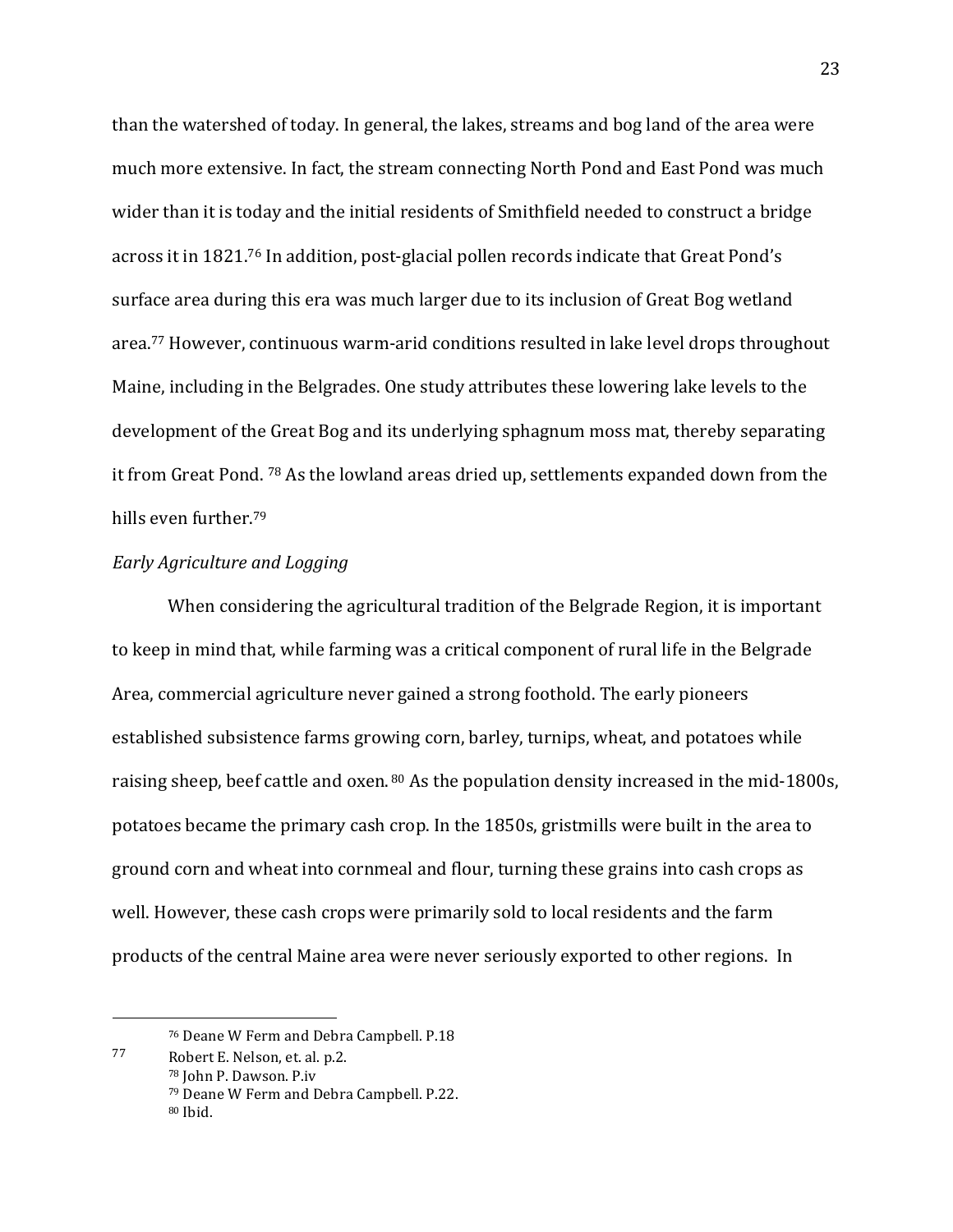addition to the short and cold growing seasons, the area's extensive glacial till deposits resulted in rocky soil, preventing farms from being able to compete with farms located in warmer climates with longer growing seasons and more fertile soil. 81

One industry that thrived in Belgrade Lakes Region was logging. Pine was the most valuable lumber product in the early 1800s because its tall, straight characteristics lent itself well to ship masts and other high-quality construction material. While not as abundant in the Belgrades due to the pre-settlement forest blight mentioned earlier, Hemlock nevertheless was another valuable cash crop of the Maine forests due to its density and durability.  $82$  While initial logging practices in central Maine were somewhat of a rogue free-for-all, the logging industry became increasingly legitimized and organized in the mid-19<sup>th</sup> century. The Kennebec Lumbering Company, founded in 1835 and headquartered in Waterville, was the first such company to arrive in the Belgrade Region.<sup>83</sup> Due to the close proximity of the headquarters of the Kennebec Lumber Company, little forest land in the Belgrade Lakes Watershed remained unlogged, save for the steep Hemlock slopes in the Kennebec Highlands and portions of the Penney and Joe Pond area located at the southernmost tip of the watershed. 84 The Belgrade Lakes Watershed was both a help and a hindrance to the Kennebec Lumber Company. The additional water stored in the lakes provided an insurance policy against abnormal weather patterns and ensured a steady water flow to transport logs and run the mills. Ironically, the steady water

%%%%%%%%%%%%%%%%%%%%%%%%%%%%%%%%%%%%%%%%%%%%%%%%%%%%%%%

http://www.maine.gov/doc/nrimc/mnap/focusarea/kennebec\_highlands.pdf

24

<sup>81</sup> Peter J. Marchand. P.16

<sup>82</sup> Robert E. Nelson, et. al. p.10.

<sup>83</sup> Richard G Wood. A History of Lumbering in Maine: 1820-1861. Orono, Maine: University Press, 1935. P.43.

<sup>84 &</sup>quot;Kennebec Highlands (Rome, Vienna, Mount Vernon)." Maine Natural Areas Program. Focus Area Maps. 2005. Web. 29 April 2010.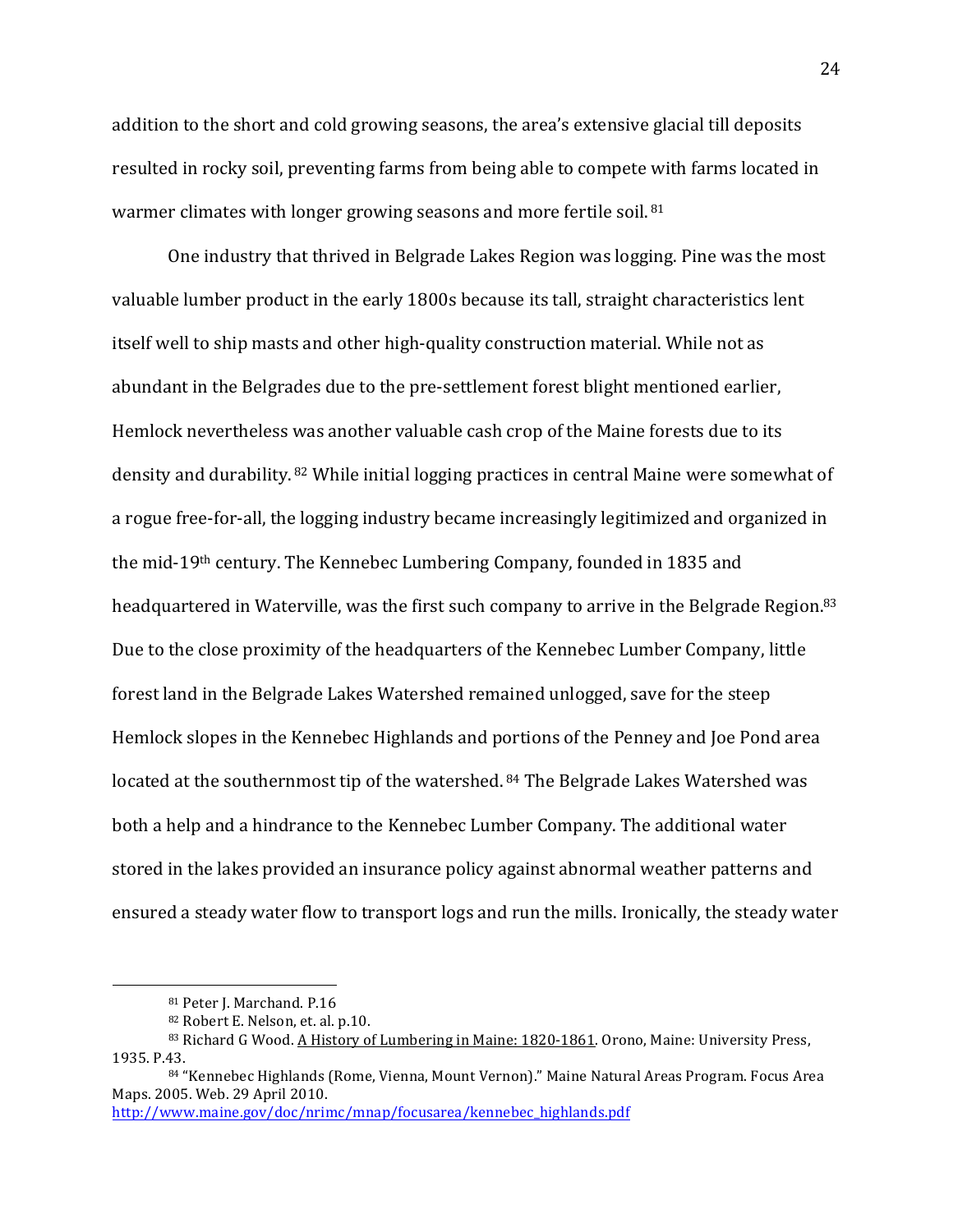flow was so slow that lumber companies had to expend extra manpower and resources to prevent logiams and maintain their product's flow<sup>85</sup> [Figure 7].

Dam building to assist log drives across lakes systems such as the Belgrade Lakes began in earnest in the  $19<sup>th</sup>$  century as the logging industry continued to expand. Logging companies like the Kennebec Lumbering Company built haphazard dams to direct logs correctly downstream. One can picture the classic stereotype of a rugged lumberiack sent off into the forest with instructions to construct splash dams or protrusions to guide logs around the bends of streams and to prevent the logs from becoming stuck in lake water. Due to the freedom and improvisation that these early lumberjacks practiced, the record keeping of dams constructed were dismal and it is difficult to determine the number of dams built in this manner. In addition, many of these dams had to be rebuilt on a seasonal basis, also making it difficult to keep track of them.<sup>86</sup> The dams themselves were constructed in a "crib-work pattern and filled in with stone with a gate into the center where water could be released when needed."  $87$  In particular, the portion of the Messalonskee Stream that runs through Oakland was a hot bed of dam development starting in 1790 because it carried the water from the Belgrade Lakes Watershed into the Kennebec River, a major waterway for the lumber industry.  $88$  In addition, the Messalonskee Stream rapidly declines 210 feet from the Belgrade Lakes to the Kennebec, rendering the powerful stream an ideal location for sawmills to process the timber as well.89

<sup>85</sup> Richard G. Wood. P.16

<sup>86</sup> David C. Smith. P.14

<sup>87</sup> David C. Smith. P.64

<sup>88</sup> Irwin, Clark T. The Light from the River: Central Maine Power's First Century of Service. Augusta, Maine: Central Maine Power Company, 1999. P.4 <sup>89</sup> Ibid.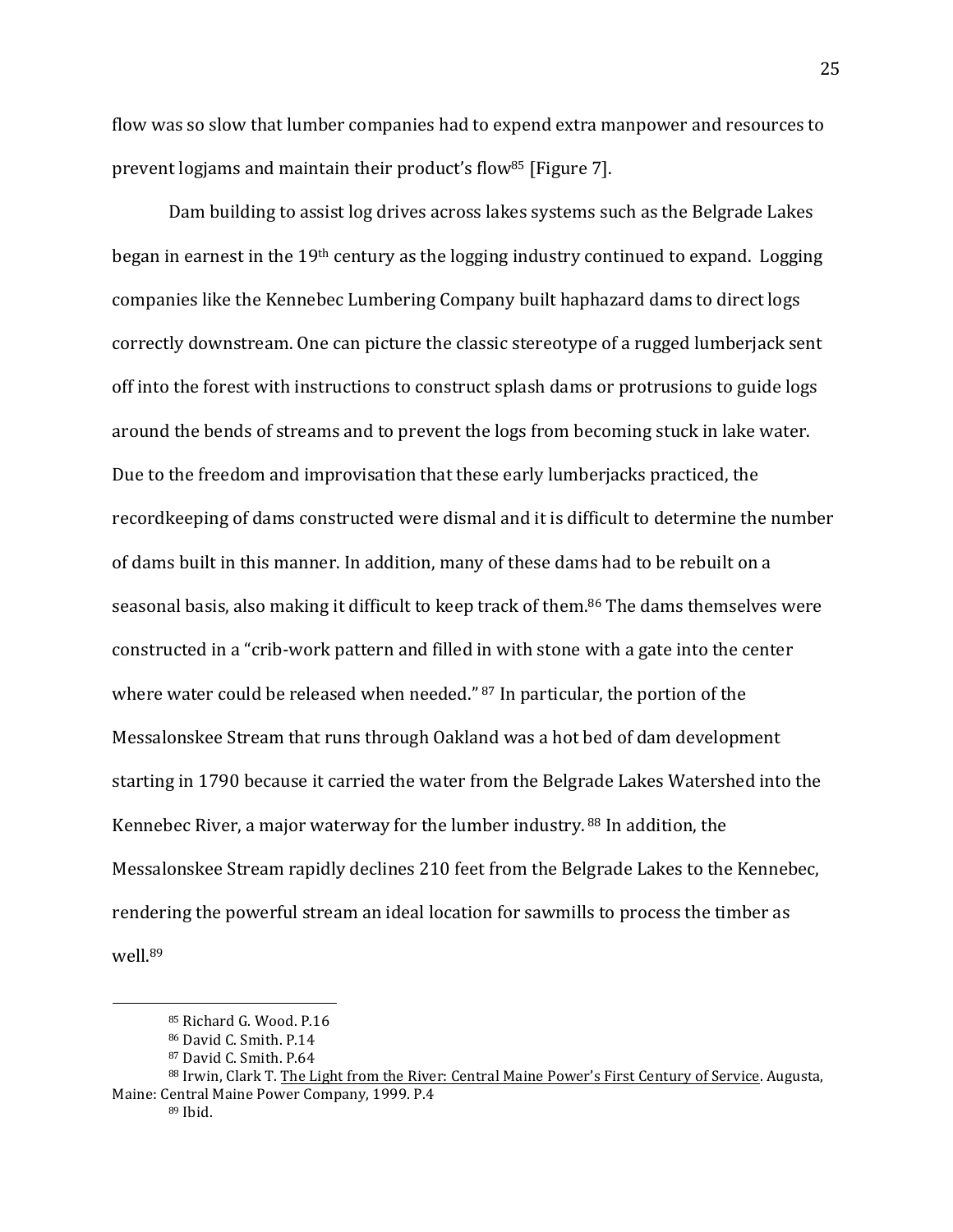When the logging industry in Maine reached its peak during the 1880s, about 50 percent of the forests in southern and central Maine had been cleared.  $90$  By the 1890s, however, a portion of the environmentally damaging effects of logging was relieved when aquatic log drives began to fade in popularity. With increasingly extensive railroad networks, loggers began to rely on railways instead of rivers because of their predictability and reliability.  $91$  In turn, more saw and paper mills were constructed on logging sites themselves in order to process the logs before they were delivered to their destination by rail. Subsequently, the last log drive that took place on the Kennebec River was in 1912.92 Shortly thereafter, the frenzied growth of the logging industry in central Maine slowed down to stagnancy. Large paper companies began to buy enormous parcels of land, eventually owning virtually all commercially viable forestry land. Sustainable logging year after year was a much more attractive strategy to paper corporations than it had been to traditionally smaller logging companies, who could easily relocate their headquarters once their clear-cutting practices had depleted the local resources. In contrast, paper companies began to utilize strategic selective logging strategies in their vast land holdings — practices that are much more sustainable to a forest than clear-cutting.

The extensive deforestation that took place in the 1800s caused a host of problems for the Belgrade ecosystem. With the loss of a vegetational buffer, runoff from the surrounding lands increased sediment deposition in the lakes and increased the rate of water flow within the lakes, ultimately lowering lake water levels.  $93$  In turn, these lower

<sup>90</sup> Eves, Jamie H. "Shrunk to a Comparative Rivulet: Deforestation, Stream Flow and Rural Milling in 19th Century Maine." Technology and Culture 33 (Jan., 1992) p.58.

<sup>&</sup>lt;sup>91</sup> David C. Smith. P.63.

<sup>92</sup> David C. Smith. P.63.

 $93$  Jamie H. Eves. p.58.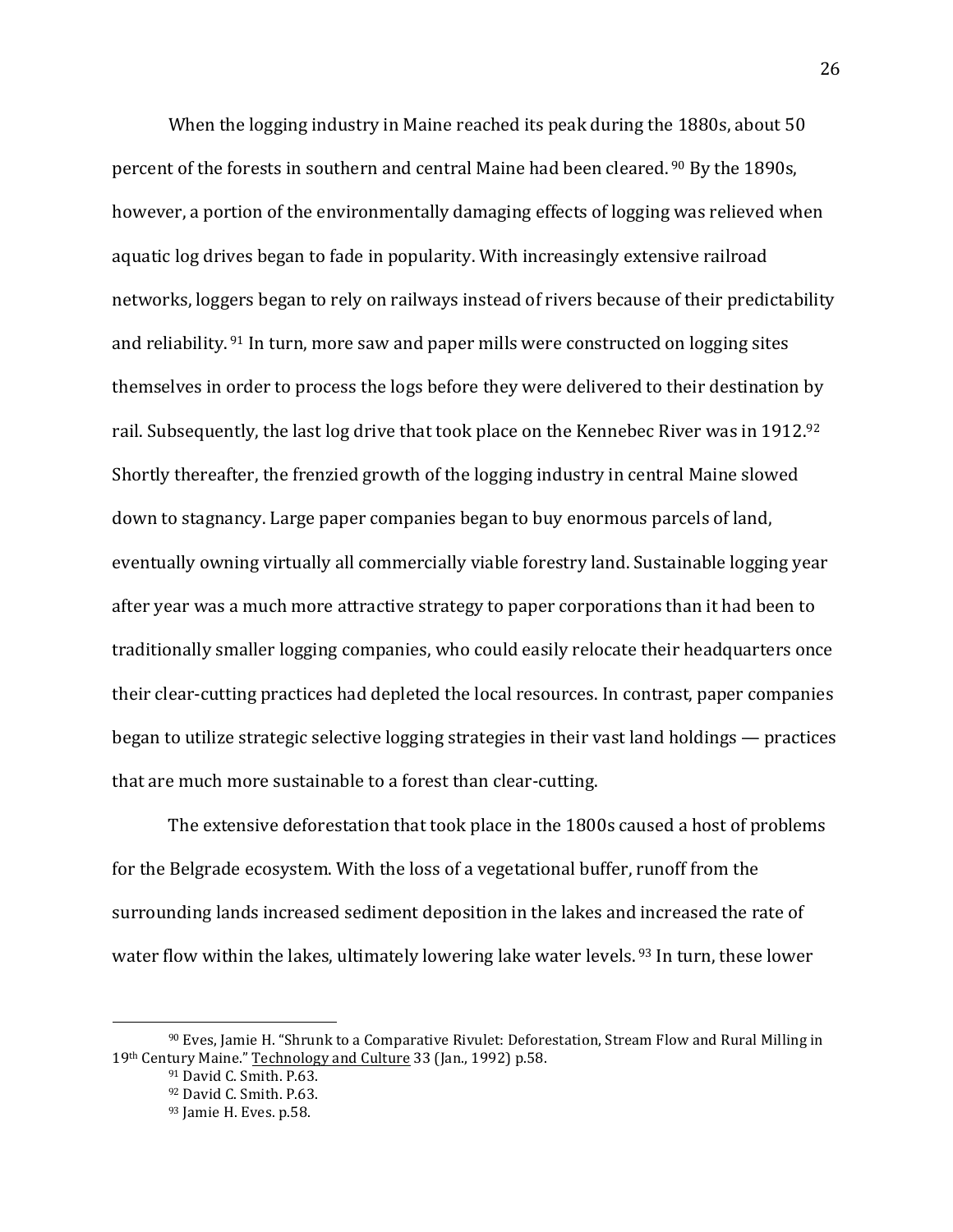lake levels caused owners of saw and paper mills to construct "outlet dams" to raise the water levels and storing capacity of the lakes in order to maintain the status quo water levels they needed to run their mills properly. Additional dams meant additional disruption to wetland habitats and increased erosion of the lake's shorelines. <sup>94</sup> In addition, the loss of forest cover also contributed to the decline of wildlife populations in the region. Habitat loss, in contrast to hunting, was the biggest factor in the decline of species such as the white-tailed deer and the wild turkey. $95$ 

Fortunately, once the surrounding forests were thoroughly logged and hopes of commercialized agriculture in the region had faded, the Belgrade Region's forests were able to begin to recover. Remarkably, the modern Belgrade landscape has undergone an almost complete reforestation. However, reforestation has not guaranteed a return to the original biodiversity of the natural communities. Studies of peat cores from sphagnum bogs within the watershed show that forest composition changed significantly after the abandonment of agriculture and logging.<sup>96</sup> Reforestation allowed different species to flourish than had previously such as Red and White Spruce, Balsam Fir and White Pine, which reclaimed the colder, higher elevations.<sup>97</sup> White Pine underwent one of the most dramatic changes, becoming much more abundant in post-settlement times, due to both intentional planting and natural reforestation processes on abandoned agricultural lands.<sup>98</sup> Overall, the forest species composition was altered to support less hemlock, birch and beech and more pine, fir and spruce.<sup>99</sup> Furthermore, the increased erosion of lake

 $94$  Jamie H. Eves. p.64

<sup>95</sup> Peter J. Marchand. P.15.

<sup>96</sup> Robert E. Nelson, et. al. p.1.

<sup>97</sup> Peter J. Marchand. P.16

<sup>98</sup> Robert E. Nelson, et. al. p.12.

<sup>99</sup> John P. Dawson. P.12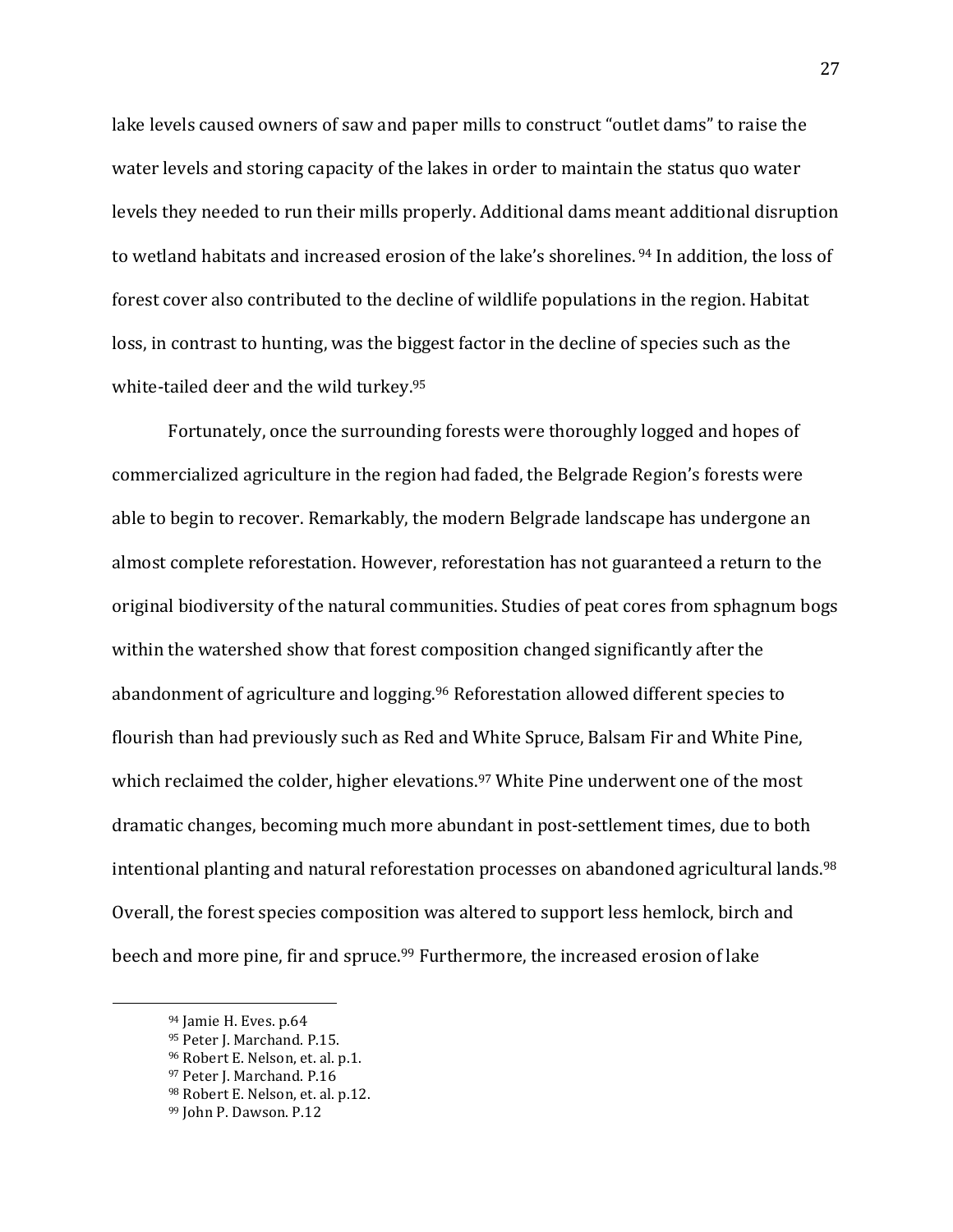shorelines allowed more nutrient flow into the bordering wetlands, raising the acidity of these environments and encouraging small shrubs and heath-type plants.<sup>100</sup>

#### **The!20th Century**

#### *Hydropower*

While the logging and agriculture industries moved on, other industries with clear environmental impacts such as hydropower and gravel mining were continuously introduced and incorporated into to the Belgrade Lakes Region. As the Industrial Revolution made electricity an essential resource, the Belgrade Lakes Region became home to one of Maine's first hydropower dams and the site of the establishment of Maine's largest electricity provider, Central Maine Power (CMP) in 1899.  $^{101}$  The dams along the Messalonskee Stream in Oakland, as previously mentioned, were extremely effective in providing power due to their steep elevation drop. Consequently, these dams became the starting point for electricity generation in the region, with a predecessor of CMP, Oakland Electric Light Company, starting to power small portions of the region in 1887 with a 22.5kilovolt electric generator, which was able to light the streets of Oakland and several other relatively small uses.<sup>102</sup> [Figure 8] The establishment of a large, electrical corporation brought more jobs to the region and allowed it to modernize rapidly.

## *Seasonal!Tourism*

Another critical industry that developed in the Belgrade Lakes Region was the seasonal tourism industry. Maine became a popular summer vacation destination for wellto-do New England residents starting around the turn of the century, when transportation

<sup>100</sup> Robert E. Nelson, et. al. p.1.

 $101$  Clark T. Irwin. P.4

 $102$  Clark T. Irwin. P.5.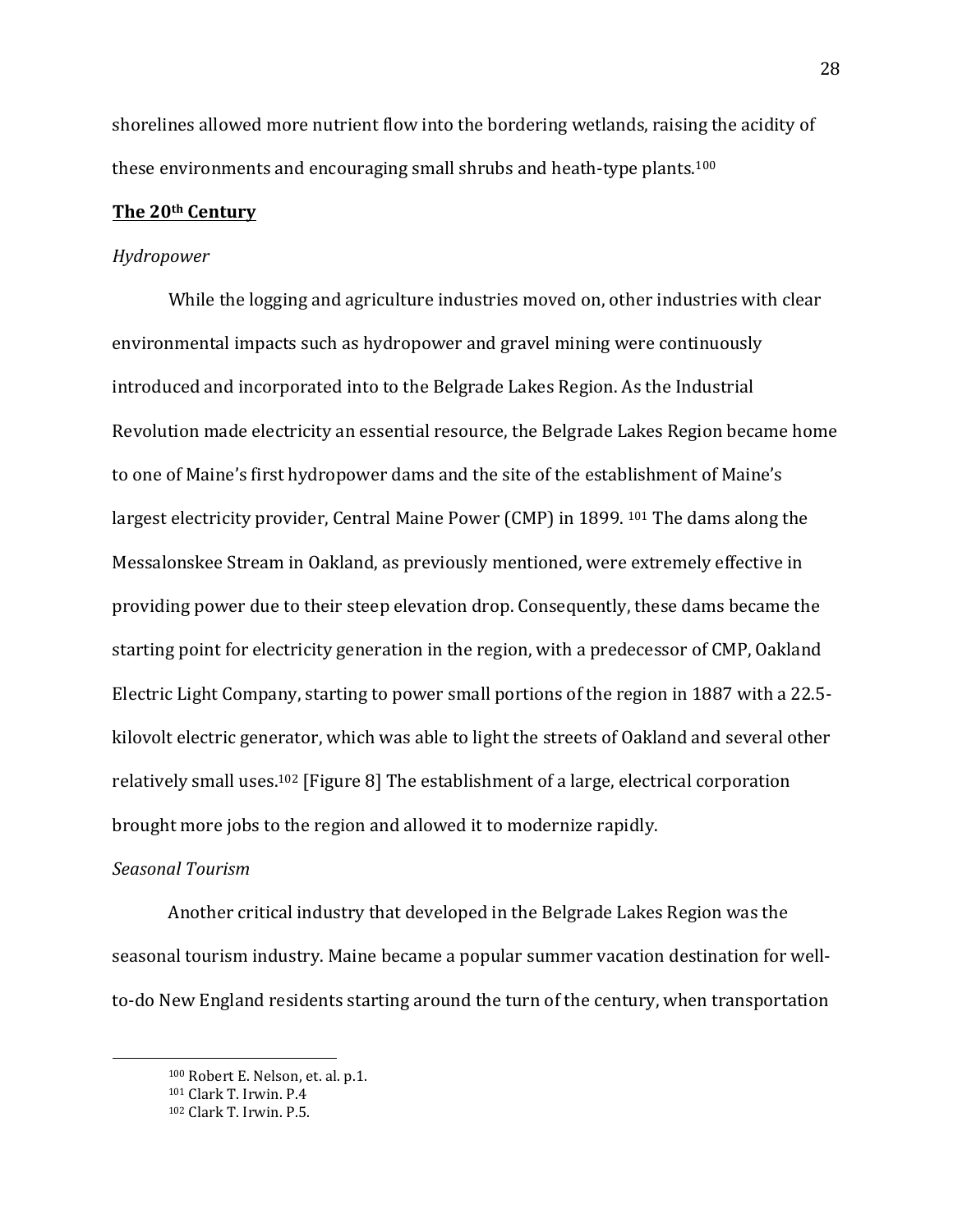in the form of railroads was more readily available and Americans were being encouraged to escape urban pollution during their vacations. <sup>103</sup> For example, Pine Island Camp was established on Great Pond in 1902 "to give boys a healthful and beneficial summer outing, to clarify their minds and reinvigorate their bodies." $104$  As upscale hotels and summer camps such as Pine Island Camp began to proliferate, more value began to be placed on environmental conservation for the sake of preserving Maine's reputation as a rustic and wild vacation destination. Therefore, investors in the tourism industry became increasingly involved in establishing restrictions and regulations of natural resources. For instance, tourism lobbyists encouraged restrictions on fishing and hunting in order to maintain a stable population for summer visitors to enjoy on an annual basis. While local residents initially reacted with resistance to increased regulation, an eventual understanding was reached between permanent and seasonal residents to protect their resources in a profitable yet sustainable manner. 105

## *Impacts!on!Natural!Resources*

As the  $20<sup>th</sup>$  century progressed and the population of the Belgrade Region continued to grow and modernize, the multitude of anthropogenic effects impacting the environment continued to accumulate. The existence and maintenance of the dozen or so permanent dams in the watershed used for water control and hydroelectric power generation has significantly expanded the lake's surface area, increasing shoreline erosion and decreasing water quality. A study conducted by Dr. Bruce Reuger and Mallory Young of Colby College found that dam installation had caused the surface area of Great Pond to increase by 43%,

 $103$  Richard W. Judd. p.187.

 $104$  "History." Pine Island Camp. Web. Accessed 28 April 2010. 105 Richard W. Judd. p.185.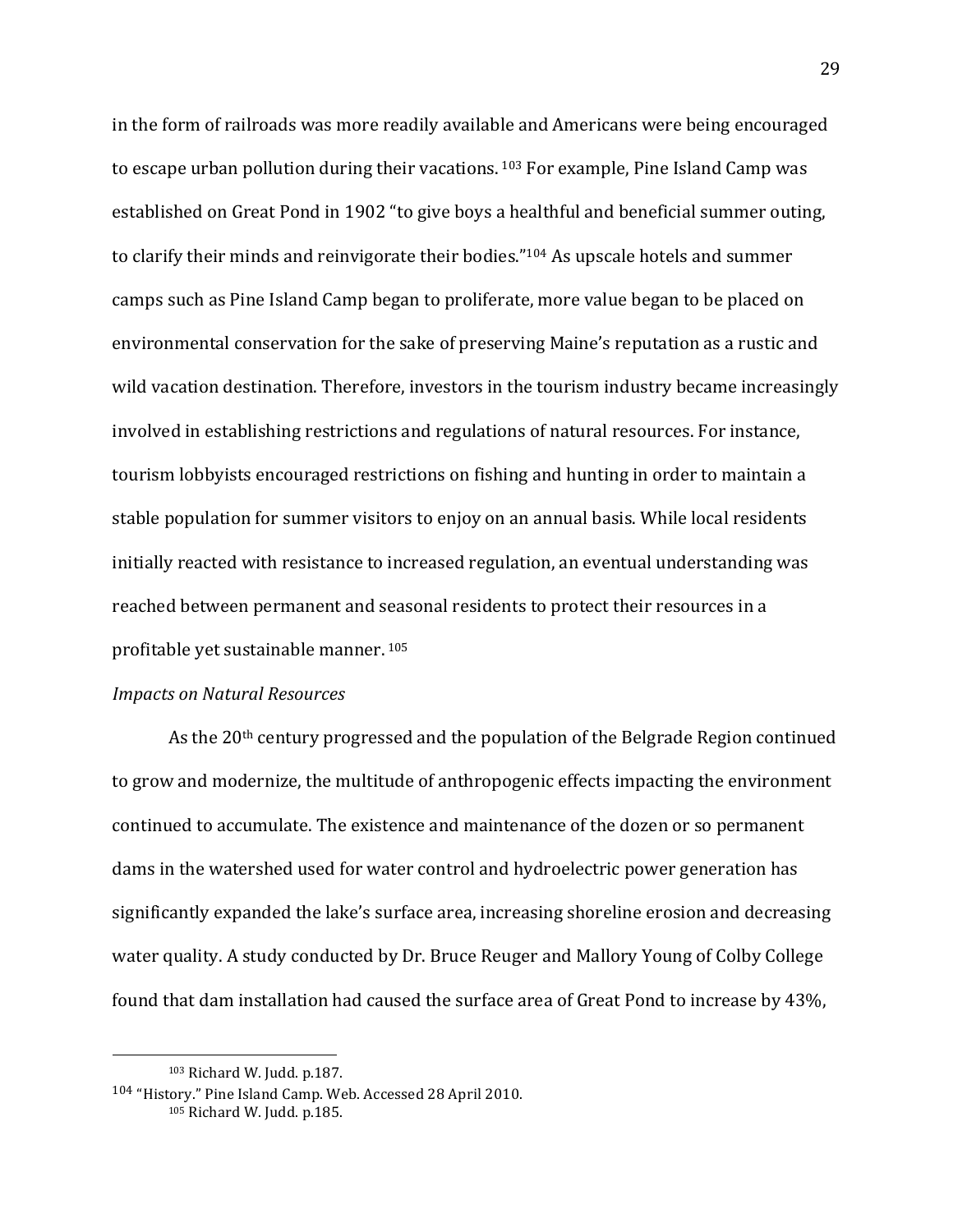Long Pond by 22.5%, Salmon Pond by 28.2%, and Messalonskee Lake by 12%.<sup>106</sup> However, these dams have produced some positive results as well. The Messalonskee Lake marsh, located at the southern tip of Messalonskee Lake was developed as a result of elevated water levels that the dams on the Messalonskee Stream have produced. This marsh now provides a wetland habitat for many rare wildlife species, including the stinkpot turtle, which is on Maine's list of special concern species.  $107$  Therefore, there is considerable debate surrounding whether these established dams should be removed and the surrounding shoreline rehabilitated to its "natural" state. There are costs and benefits to both sides of the argument environmentally, socially and economically.<sup>108</sup> While previously important ecosystems may be restored by dam removal, newly established ones such as the Messalonskee marsh will be destroyed. Socially, the dams would impact the shoreline properties of many local and seasonal residents effecting both their property values and quality of life. Studies show that dams decrease property values because of their common relationship with industry as well as their safety issues.<sup>109</sup> Therefore, dam removal would most likely increase property values but also lower lake shorelines critical to the quality of life of local and seasonal residents.

The increasing residential population and increasing popularity of summer camps and vacation homes has resulted in a continuous incoming and outgoing flux of visitors and residents. This continuous flux has allowed several invasive species on both ends of the

 $106$  Bruce F. Reuger, Mallory C Young. "Geological and Historical Investigation of the Belgrade Lakes Watershed." Geological Society of America *Abstracts with Programs*, 37:1 (2005) p. 62.

<sup>107 &</sup>quot;Messalonskee Lake Marsh (Belgrade)." Maine Natural Areas Program. Focus Area Maps. 2005. Web. 29 April 2010. http://www.maine.gov/doc/nrimc/mnap/focusarea/messalonskeemarsh.pdf

 $108$  Curtis Bohlen and Lynne Y. Lewis. "Examining the economic impacts of hydropower dams on property values using GIS." Journal of Environmental Management 90 (2009): p. 258.

<sup>109</sup> Curtis Bohlen and Lynne Y. Lewis. p. 266.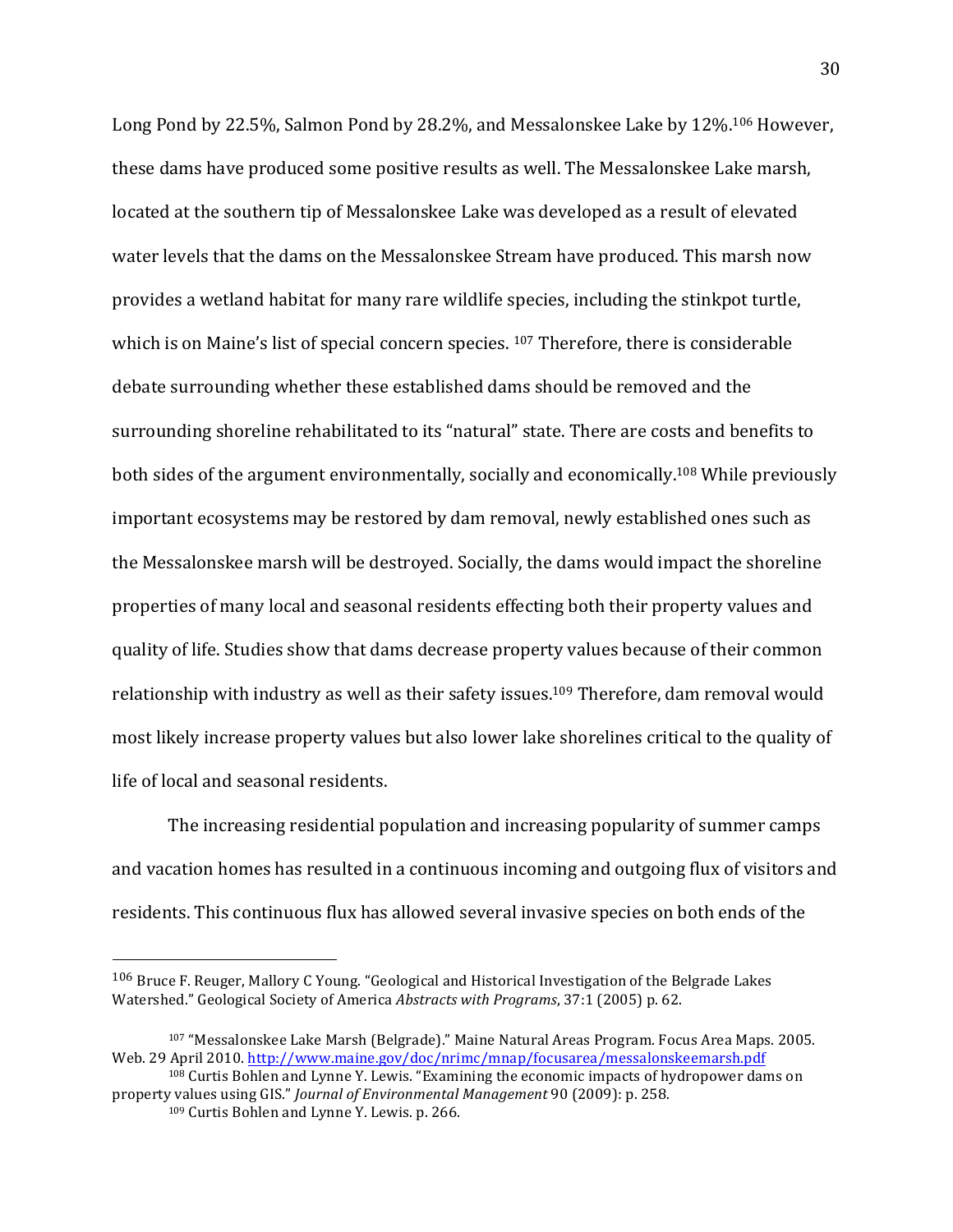food chain to disrupt the ecosystem of the Belgrade Lakes. The Northern Pike has taken over the role of top predator in the lakes, drastically reducing the populations of mid-sized fish that are critical to the recreational fishing industry. On the other end of the spectrum, invasive milfoil has begun to encroach upon the southernmost wetland areas of the Belgrade Lakes Watershed, crowding out other native aquatic plants. <sup>110</sup>

Anthropogenic activity has a huge impact on the natural lake maturation process called eutrophication. As lakes age, they evolve from glacially scoured rock basins filled with clean water to enclosed, vegetation-filled wetlands. This is a natural process that usually occurs on timescales of centuries but human influence can accelerate the process to decadal timescales. Nutrient-loading of the lakes from human activity can over-encourage vegetational encroachment and cause a lake to suffer from algal blooms, oxygen depletion, fish kills and overall decreasing lake health.  $111$  Nutrient loading of lakes is caused by landuse changes such as road construction and lawn development and usage of fertilizers, septic systems and detergent products. The combination of these anthropogenic activities allows increased run-off to deposit excess nutrients such as carbon, nitrogen and phosphate into the lake stimulating unnecessary growth of the lake's plant and plankton species. <sup>112</sup>

The Belgrade Lakes are especially susceptible to anthropogenic eutrophication because their shallow nature allows easier displacement of lake water with soil and marsh

%%%%%%%%%%%%%%%%%%%%%%%%%%%%%%%%%%%%%%%%%%%%%%%%%%%%%%%

http://www.maine.gov/doc/nrimc/mnap/focusarea/messalonskeemarsh.pdf

<sup>&</sup>lt;sup>110</sup> "Messalonskee Lake Marsh (Belgrade)."

<sup>&</sup>lt;sup>111</sup> Dorte Koster et. al. "Historical Eutrophication of in a River-Estuary Complex in Mid-Coast Maine." *Ecological Applications* 17 (2007) 765.

<sup>&</sup>lt;sup>112</sup> Robin H. Nesbeda. "Sedimentological and Geochemical Characterization of East Pond, Belgrade Lakes Watershed, Central Maine. Colby College Geology Department. 18 May 2004. P.3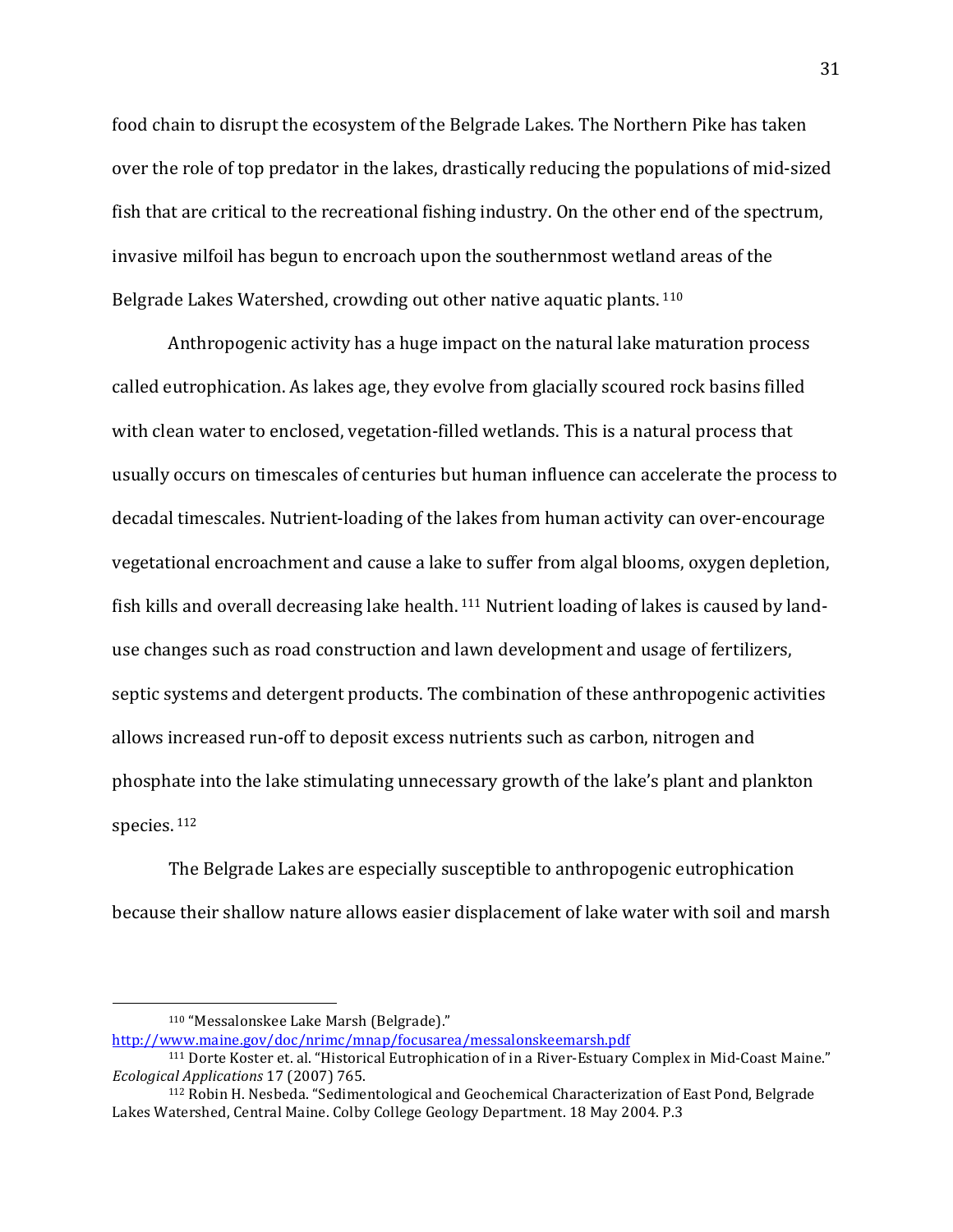vegetation.<sup>113</sup> For example, the northwest arm of Long Pond has already been filled in with sandy sediment deposition.  $114$  Evidence of anthropogenic eutrophication can also be seen in the algal blooms experienced by East Pond.  $115$ 

# **Future!Perspectives**

From glacial ice sheets to forest fires by early natives to forest clearing by European settlers and land-use changes incited by incoming tourists, the Belgrade Lakes Region has experienced a wide variety of forces altering its landscape. All these forces have left behind a different footprint on the lakes, both constructive and destructive. Over time, these footprints tend to become accepted as a natural part of the landscape or simply blend in with their surroundings. However, just because these footprints are difficult to detect, doesn't mean they should be ignored. The paradox our society has reached in modern times is that the human race has come to accept our surrounding landscape as a static entity instead of a dynamic one. However, at the same time, humans are playing the largest role in accelerating the rate of change in this dynamic landscape. Humans must become aware of the susceptibility of the environment to change and take responsibility for their role in facilitating this change.

Recently, various local conservation groups such as the Belgrade Lakes Association, the Belgrade Regional Conservation Alliance, and the Maine Congress of Lake Associations among others have formed to help maintain a portion of what is perceived as the timeless landscape of the Belgrade Lakes. While the landscape of the Belgrade Lakes may not be timeless, these efforts can serve to slow the accelerated rate of change caused by humans and bring back a rate of change only visible on large time scales.

<sup>113</sup> David L. Kendall. P.99

 $114$  Ihid.

<sup>115</sup> Robin H. Nesbeda. P.3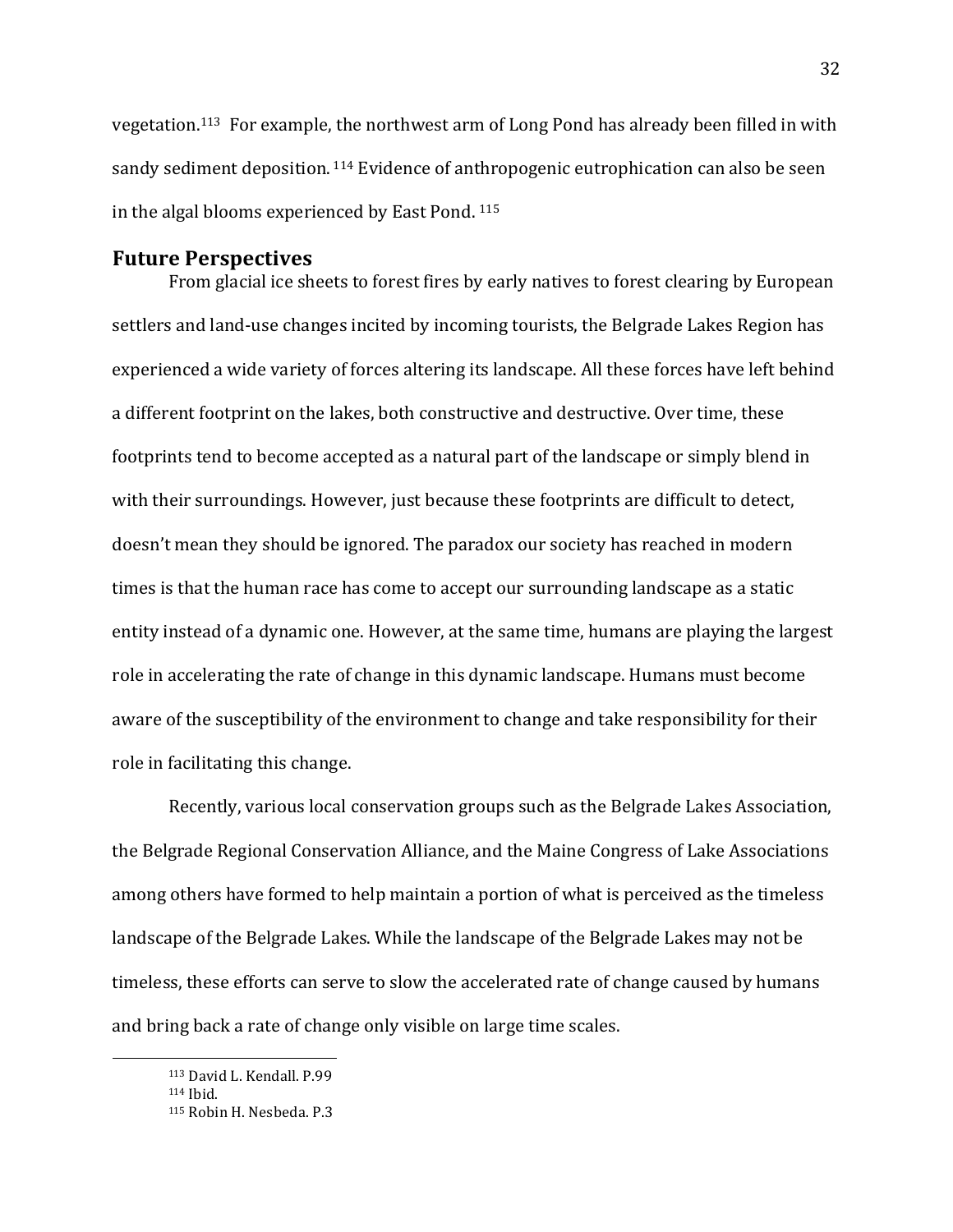# **Figures**



Figure 1: Exposed Granite Bedrock in the Kennebec Highlands. (Personal Photograph)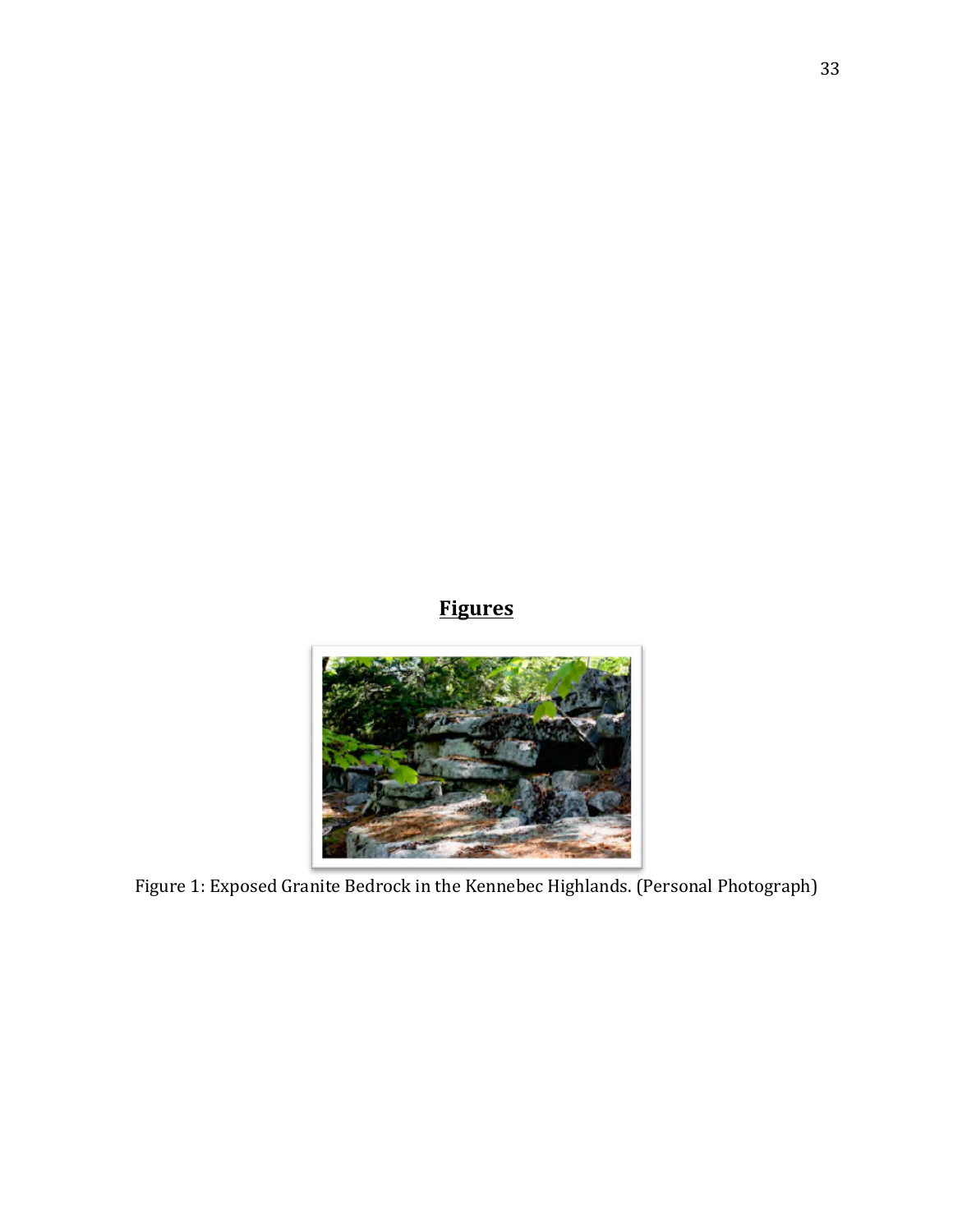

Figure 2: Metamorphic bedrock in the Blue Rock Quarry on I95 at the Sidney Exit. (Personal Photograph)



Figure 3: Map of the DeGeer esker and ice-flow patterns from the receding Laurentide Ice Sheet. (http://www.maine.gov/doc/nrimc/mgs/pubs/online/surficial/04-38-belgradesurficial.pdf)



Figure 4: A glacial erratic located near East Pond in Smithfield, Maine. (Personal Photograph)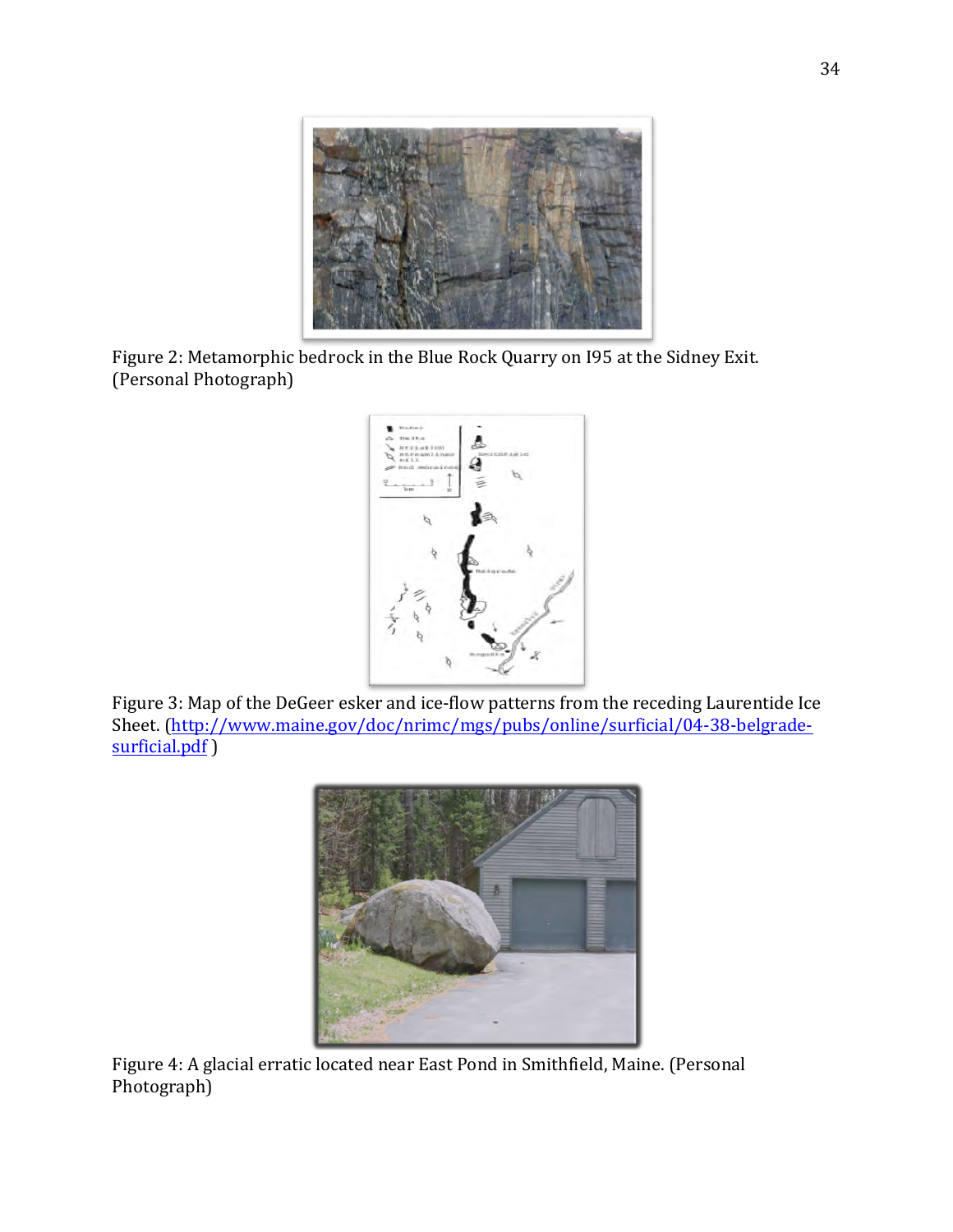

Figure 5: Extent of DeGeer Sea in the late-glacial era. (http://www.maine.gov/doc/nrimc/mgs/explore/surficial/virtual/slides.htm )



Figure 6: The Colby-Marston Bog is an exemplary kettlehole. (http://www.colby.edu/biology/ColbyM.jpg)%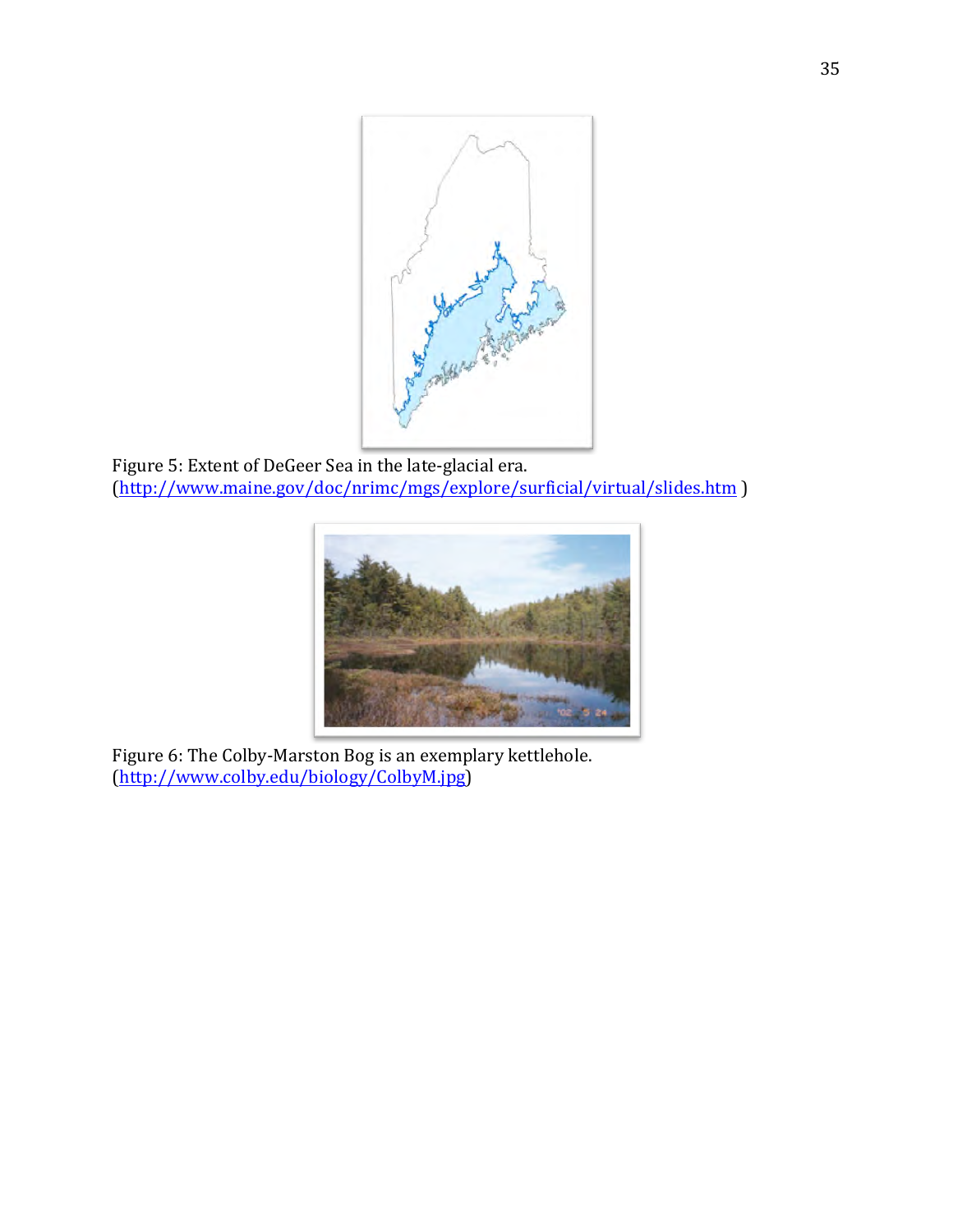

Figure 11: The 1865 spring log drive down the Kennebec. (http://www.mainememory.net/bin/Detail?ln=9023 )%



Figure 8: Site of Central Maine Power's first hydroelectric generator on Messalonskee Stream. (Personal Photograph)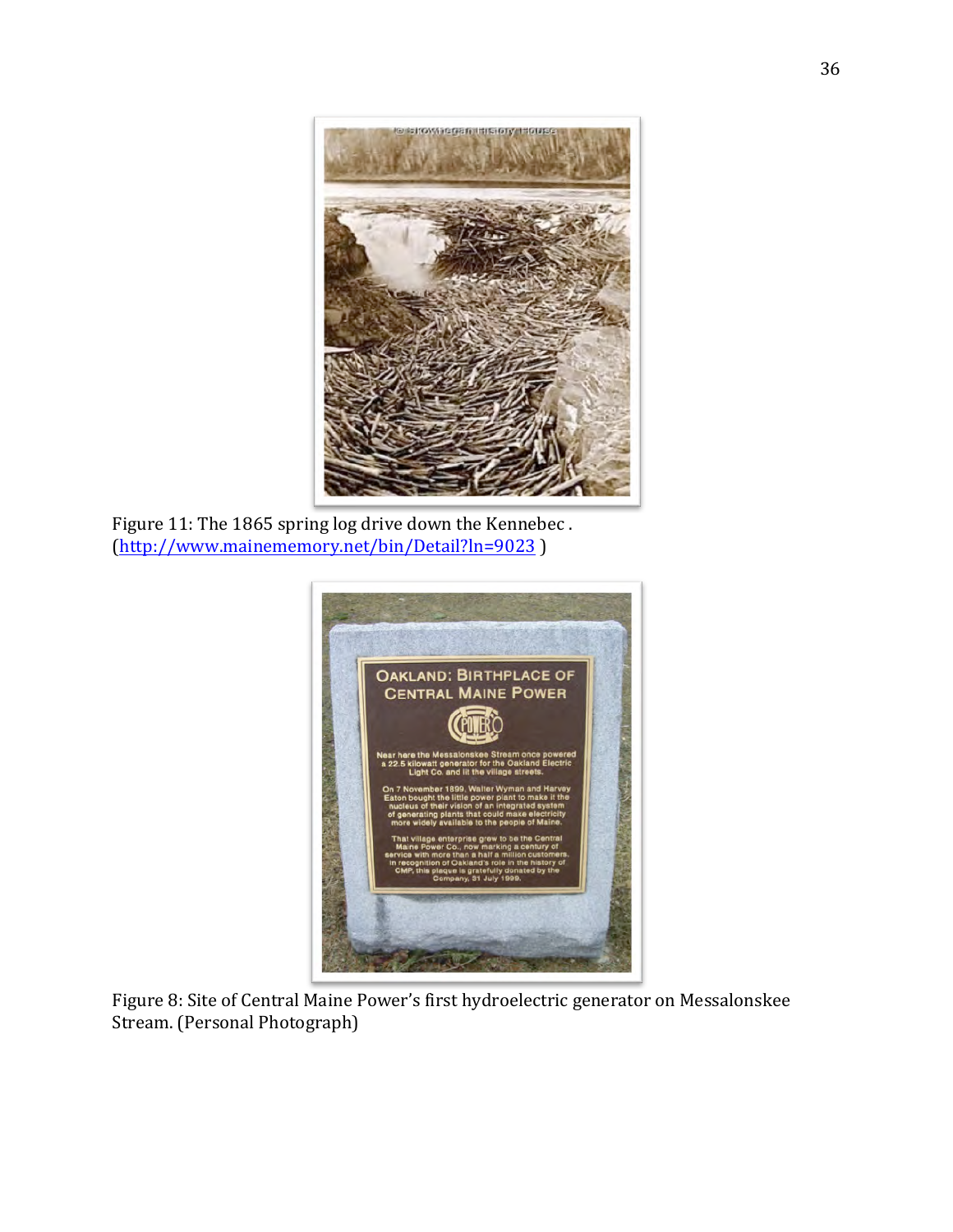# **Works Cited**

"Belgrade Esker and Kettle Complex (Belgrade, Augusta)." Maine Natural Areas Program. Focus Area Maps. 2005. Web. 29 April 2010. http://www.maine.gov/doc/nrimc/mnap/focusarea/belgrade\_esker.pdf

Binninger, Jerry., and Allen, Jeanne. "The Ice Age (Pleistocene Epoch)." Gulf of Mexico Program. U.S. Environmental Protection Agency., 2 November 2009. Web. 24 March 2010. http://www.epa.gov/gmpo/edresources/pleistocene.html

Bohlen, Curtis and Lewis, Lynne Y. "Examining the economic impacts of hydropower dams on property values using GIS." *Journal of Environmental Management* 90 (2009) 258-269.

Bradley, Dwight C., Tucker, Robert D., Lux, Daniel R., Harris, Anita G., McGregor, Colin D. "Migration of the Acadian Orogen and Foreland Basin Across the Northern Appalachians of Maine and Adjacent Areas," U.S. Geological Survey Professional Paper 1624 (2000). http://pubs.usgs.gov/pp/pp1624/

Caldwell, D.W. "The Isolation of Landlocked Salmon in Maine and Quebec Near the End of the Last Ice Age," Presentation at 2003 Seattle Annual Meeting, Geological Society of America, (Nov. 2003) http://gsa.confex.com/gsa/2003AM/finalprogram/abstract\_57274.htm

Caldwell, D.W. Roadside Geology of Maine. Missoula, Montana: Mountain Press Publishing Company, 1998.

Dawson, John P. "Post-glacial vegetational history of the Great Bog, Belgrade, Maine." Colby College Senior Scholar Papers. 1995.

Eves, Jamie H. "Shrunk to a Comparative Rivulet: Deforestation, Stream Flow and Rural Milling in 19th Century Maine." Technology and Culture 33 (Jan., 1992) 38-65.

Fahey, Timothy J., Reiners, William A. Fire in the Forests of Maine and New Hampshire. Bulletin of the Torrey Botanical Club. 108 (1981) 362-373.

Ferm, Deane W. and Campbell, Debra. The History of Smithfield: The Center of the Universe. Smithfield, Maine: Town of Smithfield, 1990.

"Geologic Time, The Age of the Earth." U.S. Geologic Survey. 9 July 2009. Web. 30 March 2010.%http://pubs.usgs.gov/gip/geotime/age.html

Hildreth, Carol T. Surficial Geology of the Belgrade 7.5-Minute Quadrangle, Kennebec County, Maine. Department of Maine: Maine Geological Survey. 2004. Irwin, Clark T. The Light from the River: Central Maine Power's First Century of Service. Augusta, Maine: Central Maine Power Company, 1999.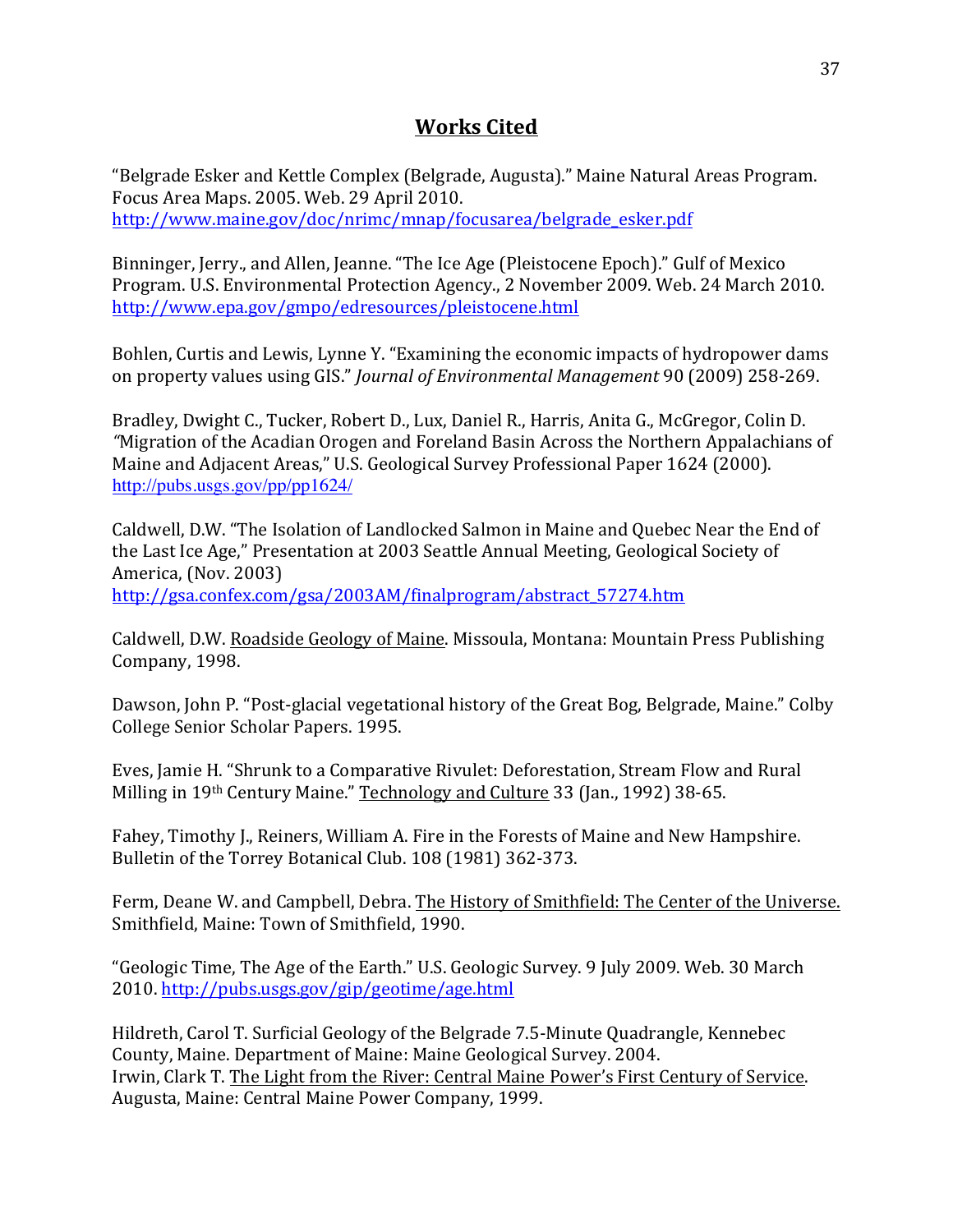Judd, Richard W. "Reshaping Maine's Landscape: Rural Culture, Tourism and Conservation, 1890-1929." Journal of Forest History 32 (Oct., 1988) 180-190.

Kelley, Joseph T., Dickson, Stephen M., and Belknap, Daniel. "Maine's History of Sea-Level Changes." Maine Geological Survey. Department of Conservation. 6 October 2005. Web. 24 March 2010. http://www.maine.gov/doc/nrimc/mgs/explore/marine/facts/sealevel.htm

Kendall, David L. Glaciers and Granite: A Guide to Maine's Landscape and Geology. North Country Press: Unity, Maine. 1987.

"Kennebec Highlands (Rome, Vienna, Mount Vernon)." Maine Natural Areas Program. Focus Area Maps. 2005. Web. 29 April 2010. http://www.maine.gov/doc/nrimc/mnap/focusarea/kennebec\_highlands.pdf

Koster, Dorte et. al. "Historical Eutrophication of in a River-Estuary Complex in Mid-Coast Maine." *Ecological Applications* 17 (2007) 765-778.

"Lake Levels and Climate Change in Maine and Eastern North America during the last 12,000 years." Maine Geological Survey. Department of Conservation. 6 October 2005. Web. 24 March 2010. https://maine.gov/doc/nrimc/mgs/explore/surficial/facts/dec00.htm

Leavitt, Walter H. and Perkins, Edward H. A Survey of Road Materials and Glacial Geology of Maine. University Press: Orono, Maine. (1934).

Lorimer, Craig G. The Presettlement Forest and Natural Disturbancy Cycle of Northeastern Maine. Ecology. 58 (1977) 139-148.

Marchand, Peter J. North Woods. An Inside Look at the Nature of Forests in the Northeast. Boston, Massachusetts: Appalachian Mountain Club, 1987.

Marvinney, Robert G., Osberg, P. H., Hussey, A. M., and Boone, G. M. A Summary of the Geologic History of Maine/Simplified Bedrock Geologic Map of Maine. Maine Department of Conservation, Maine Geological Survey. 2002.

"Messalonskee Lake Marsh (Belgrade)." Maine Natural Areas Program. Focus Area Maps. 2005. Web. 29 April 2010. http://www.maine.gov/doc/nrimc/mnap/focusarea/messalonskeemarsh.pdf

Nelson, Robert E. et. al.. "Palynology of Three Bog Cores Shows Complex European Impact on the Forests of Central Maine." *Northeastern Naturalist* 17 (2010) 00-00.

Nelson, Robert E. Personal Interview. 21 January 2010.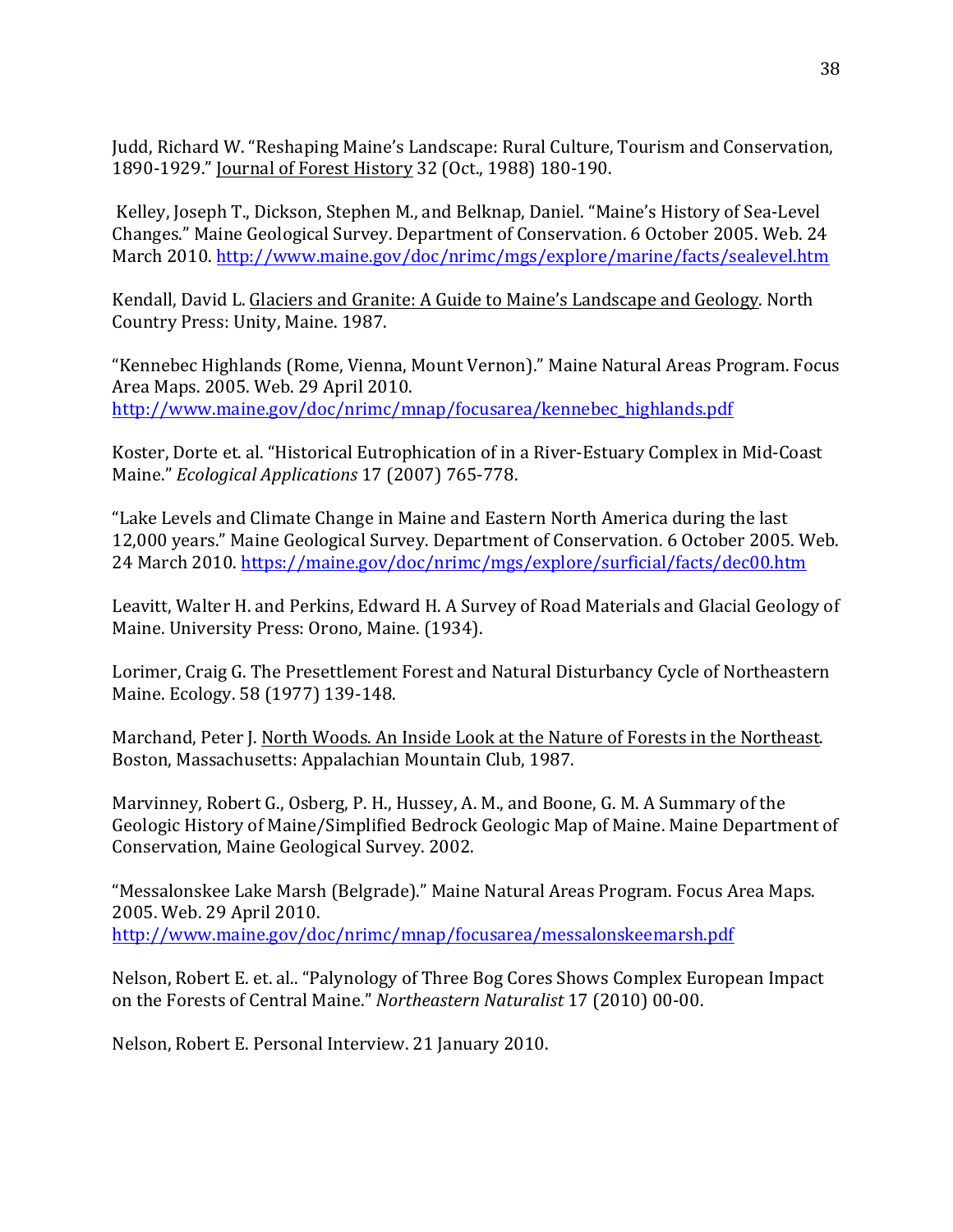Nesbeda, Robin H. "Sedimentological and Geochemical Characterization of East Pond, Belgrade Lakes Watershed, Central Maine. Colby College Geology Department. 18 May 2004.

Oldale, Robert N. Rapid Postglacial Shoreline Changes in the Western Gulf of Maine and the Paleo-Indian Environment. American Antiquity. 50 (Jan., 1985) 145-150.

Pielou, E.C. After the Ice Age: The Return of Life to Glaciated North America. Chicago: University of Chicago Press, 1991.

"Plate Tectonics." U.S. Geologic Survey. 13 January 2009. Web. 30 March 2010. http://geomaps.wr.usgs.gov/parks/pltec/index.html

"Regulation of Dams (Issue Profile)." Bureau of Land and Water Quality. Maine Department Environmental Protection. July 1996. Web. 19 January 2010. http://www.maine.gov/dep/blwq/docstand/ip-dams.htm

Rueger, Bruce F. Personal Interview. 26 January 2010.

"Sand and Gravel Aquifers." Maine Geological Survey. Department of Conservation. 6 October 2005. Web. 24 March 2010. http://www.maine.gov/doc/nrimc/mgs/explore/water/facts/aquifer.htm

Smith, David C. A History of Lumbering in Maine: 1861-1960. Orono, Maine: University of Maine, 1972.

Stuiver, Minze and Borns, Harold W. Jr., "Late Quaternary Marine Invasion in Maine: Its Chronology and Associated Crustal Movement," GSA Bulletin; January 1975; v. 86; no. 1; p. 99-104 at http://bulletin.geoscienceworld.org/cgi/content/abstract/86/1/99

Tabor, William H. Maine's Popham Colony. Athena Review: Peopling of the America's. 3 (2002). Web. Accessed 23 April 2010. http://www.athenapub.com/popham.htm

Weddle, Thomas K., and Retelle, Michael J. Deglacial History and Relative Sea-Level Changes: Northern New England and Adjacent Canada. Boulder, Colorado: Geological Society of America. 2001.

Weddle, Thomas K. "Primary Sediment Structures in Some Metamorphic Rocks." Maine Geological Survey. Department of Conservation. 13 November 2006. Web. 24 March 2010. http://www.maine.gov/doc/nrimc/mgs/explore/bedrock/facts/nov06.htm

Wood, Richard G. A History of Lumbering in Maine: 1820-1861. Orono, Maine: University Press, 1935.